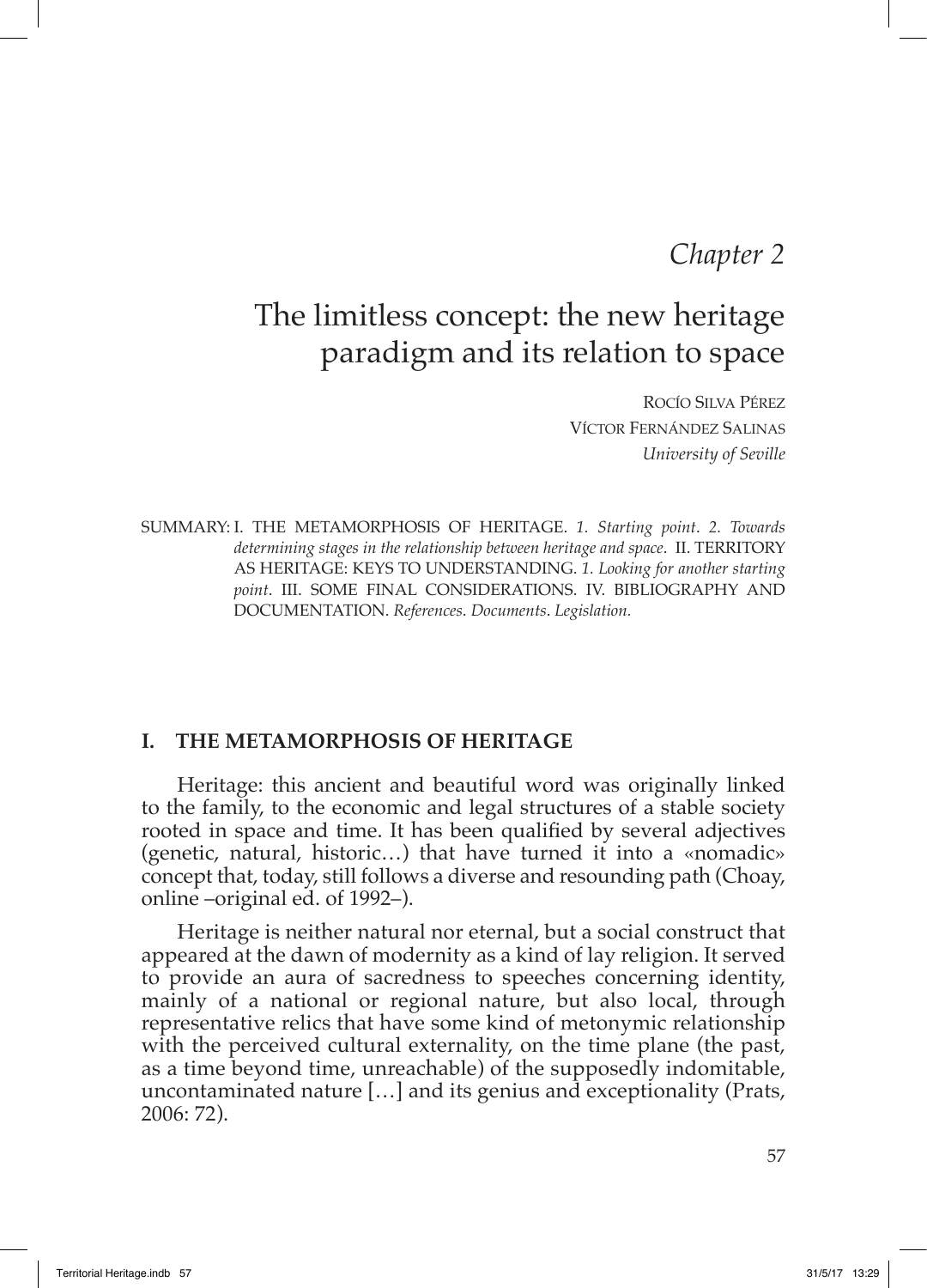#### 1. STARTING POINT

The succession of changes that have occurred in the heritage world has destabilised the foundations of an always diffuse concept, opening up new perspectives and providing new challenges, many of them still to be explored. This paper aims to take a step forward in this debate from the point of view of the spatial projection of cultural assets. It additionally aims to: a) establish the evolution of the relationship between heritage and space, and b) to outline a methodological procedure to study this type of asset from the perspective of the new heritage paradigms. To do so, we begin with the proposition that the legal recognition and guardianship of heritage has advanced from an initial consideration of watertight compartments (for both recognised assets, such as monuments, archaeological ruins, etc., and similar disciplines, such as history of art, architecture, etc.) towards a growing approximation, mixture and confusion (in all senses of the word) of natural and cultural heritage (which has also led to more complex approaches to heritage assets and transdisciplinary understandings).

Natural and cultural heritage resources have followed their own evolutionary paths. Natural heritage has gone from the evaluation of species (flora and fauna) to the identification of environmental values in territories (especially through laws on protected natural spaces; Gómez Mendoza, 1999) and to the heritage recognition of species and spaces (the Spanish Law  $42/2007$ , of December  $13<sup>th</sup>$ , on the Natural Heritage and Biodiversity is an example of the latter). The renovation of cultural heritage has been complex, affecting the bases of heritage status (from historic-artistic heritage to cultural heritage; Peñalba Llul, 2005); the chronology of the assets (widening the recognition of heritage to periods ever closer to the present); and the nature of the assets being protected, with the appearance of new types of heritage (ethnographic, industrial archaeology and public works, cultural landscapes, cultural itineraries, etc.). In other words, heritage has entered a period of crisis concerning the concepts of *historic* and *material*. Heritage is ever more legitimised by its identity, or bottom-up recognition, rather than by the traditional institutional top-down appreciations, even though the latter are still fundamental for identification and tutelage, which are continually being revised and criticised (Prats, 2012). If there is no history in heritage, since it is always an interpretation of the past from the present, and no materiality either, given that heritage is a social construct and resides in the mind not in the objects themselves, the heritage interest has become more anthropocentric than ever and is linked to present, living and continuously revised perceptions, whilst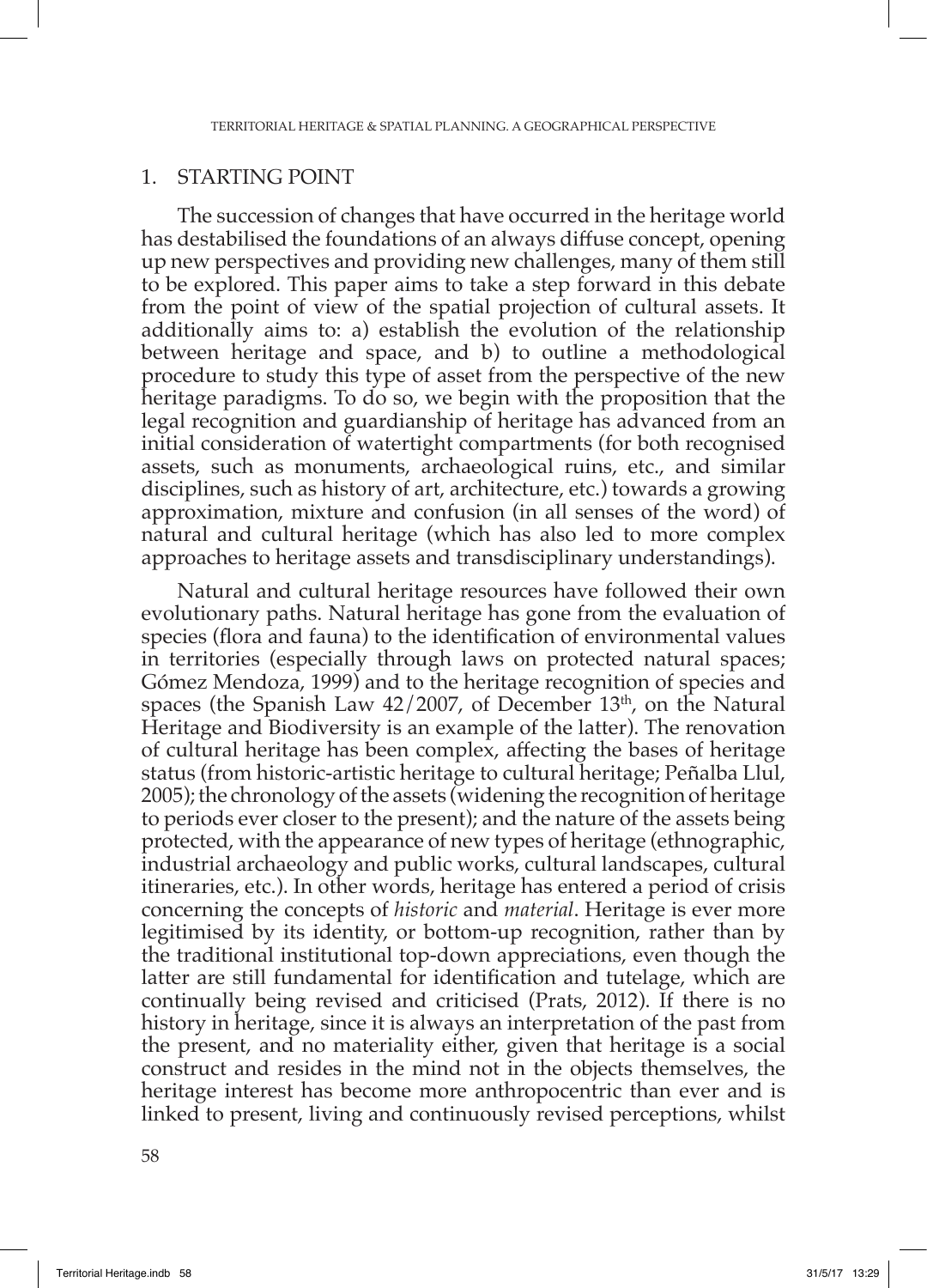admitting its different, sometimes fickle, character, depending on the culture that creates them (Muriel, 2016).

The criteria for the enhancement of heritage also change. The appreciation of cultural resources not only acquires relevance because of its present significance, but is also projected into the future. The antiquity value of classical heritage theories (Riegl, 1987 –original ed. of 1903–) loses its virtuality in ethnographic heritage, in cultural landscapes and routes and in contemporary assets. The aesthetic value is not applicable (or needs to be readapted) to the new heritage (Marchán Fiz, 2005), and the same happens with the *outstanding universal value*  required by UNESCO of the assets that appear in the World Heritage List (criteria, authenticity, integrity) and to which emerging heritage has difficulties to adjust to. The conservation work on cultural heritage (such as restoration or rehabilitation; Noguera Giménez, 2002) lose all meaning and must be adapted to the new heritage: How can cultural landscape be restored? What is the meaning of rehabilitation applied to a cultural routes? How can complex and functional assets such as landscapes be protected? These are just some of the questions that arise and about which some debate is necessary.

There is a comprehensive literature about whom, how and on what heritage appropriation acts (Crespo, Losada & Martín, 2007; Prats, 2006). Two ways of achieving heritage status can be distinguished, with numerous interconnections between them: Top-down, when those that induce the recognition and enhancement of heritage are institutions (Besse, 2003); and bottom-up, when the heritage appropriation comes from civil society (Clark & Drury, 2002). This is, however, a largely unexplored path, particularly as far as the territorial projection of heritage status and its processes are concerned (Silva Pérez, 2016). In addition, the aims of recognition have also evolved. From an academic, aesthetic and conservationist intention, we have moved on to prioritise the use of heritage for economic ends and as an instrument of territorial development through its activation by touristic means, though not solely by this means (Ortega Valcárcel, 1997; Roch, 1997; Mata Olmo, 2008). Today, heritage is legitimised through its role as a factor of development and because its activation implicitly includes its relationship with the socio-economic impulse. There is abundant literature on the opportunities and undesired consequences of excessive touristic use on monumental areas and historic cities (Troitiño Vinuesa & Trotiño Torralba, 2010; Velasco González, 2009; Winter, 2010) as well as on the use for tourism of the ethnological and gastronomic heritage (Espitx, 2004; Fernández de Paz, 2006), on the protected natural spaces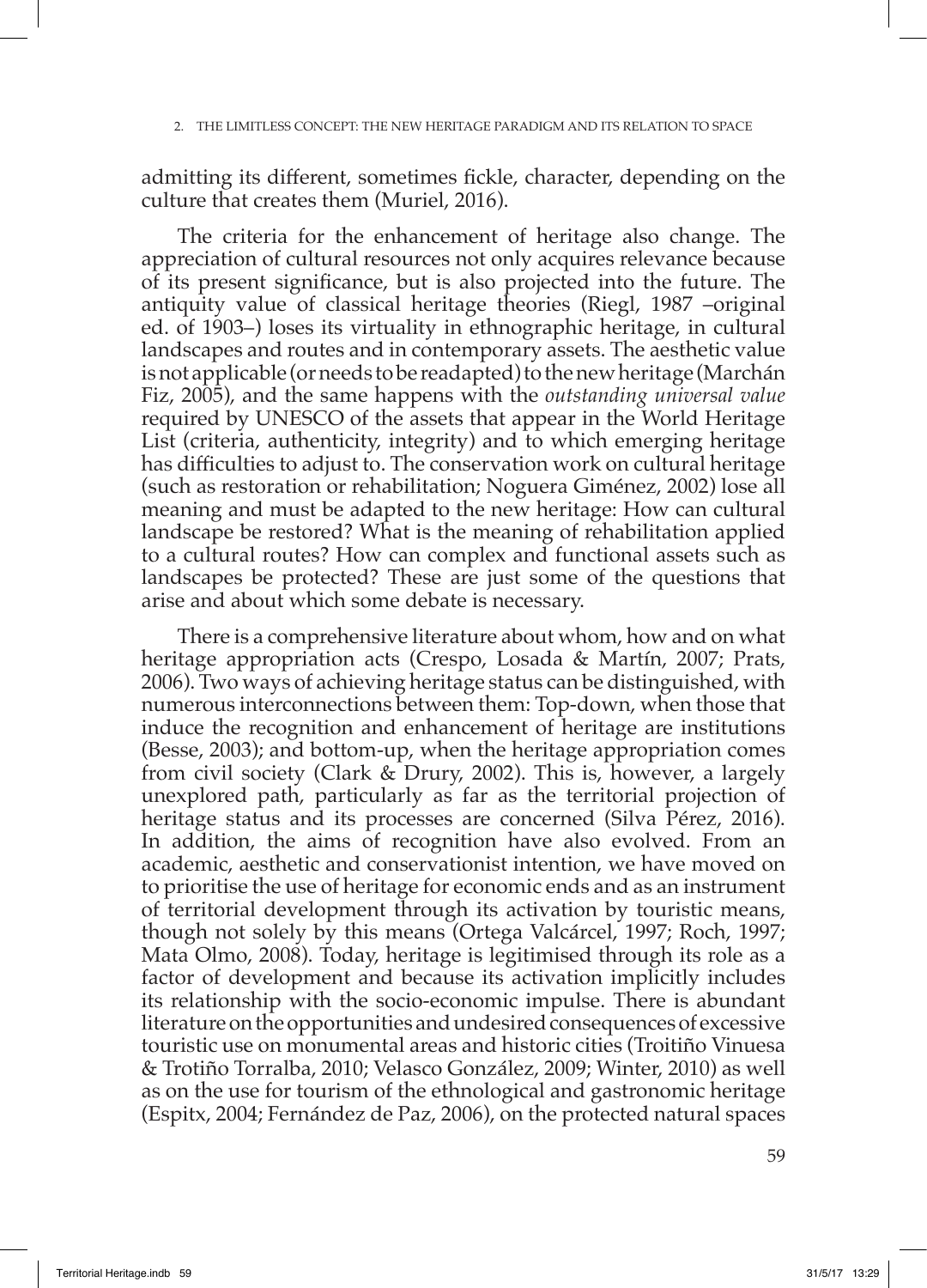(Pulido, 2003) and on the industrial heritage (Cañizares, 2010; Benito del Pozo, 2002). Other emerging types of heritage that maintain their vitality and their functionality (as is the case of the mainly agricultural cultural landscapes) resist public use. In any case, territory and heritage overlap and become confused, which is why it would seem opportune to establish some key ideas for the debate.

#### 2. TOWARDS DETERMINING STAGES IN THE RELATIONSHIP BETWEEN HERITAGE AND SPACE

In the construction of the contemporary theory of heritage, the proposal is to identify at least three stages with respect to the relationship between heritage and space (Table 1). These stages not only mark a special connection with space on the basis of heritage guardianship, but also suppose qualitative changes in the social appreciation and purpose of the heritage. However, this evolution should not be understood in a linear sense, but rather as a route along which one comes and goes, with more than one path, with overlappings and crossroads that sometimes offer a confused image of how heritage and space marry.

In each stage, it is possible to identify the moment of consolidation, but almost all of them are still present in one form or another today. They are the best examples of how, in the heritage field, debates are rarely closed and ways of understanding heritage that have very different base, form and mission can co-exist.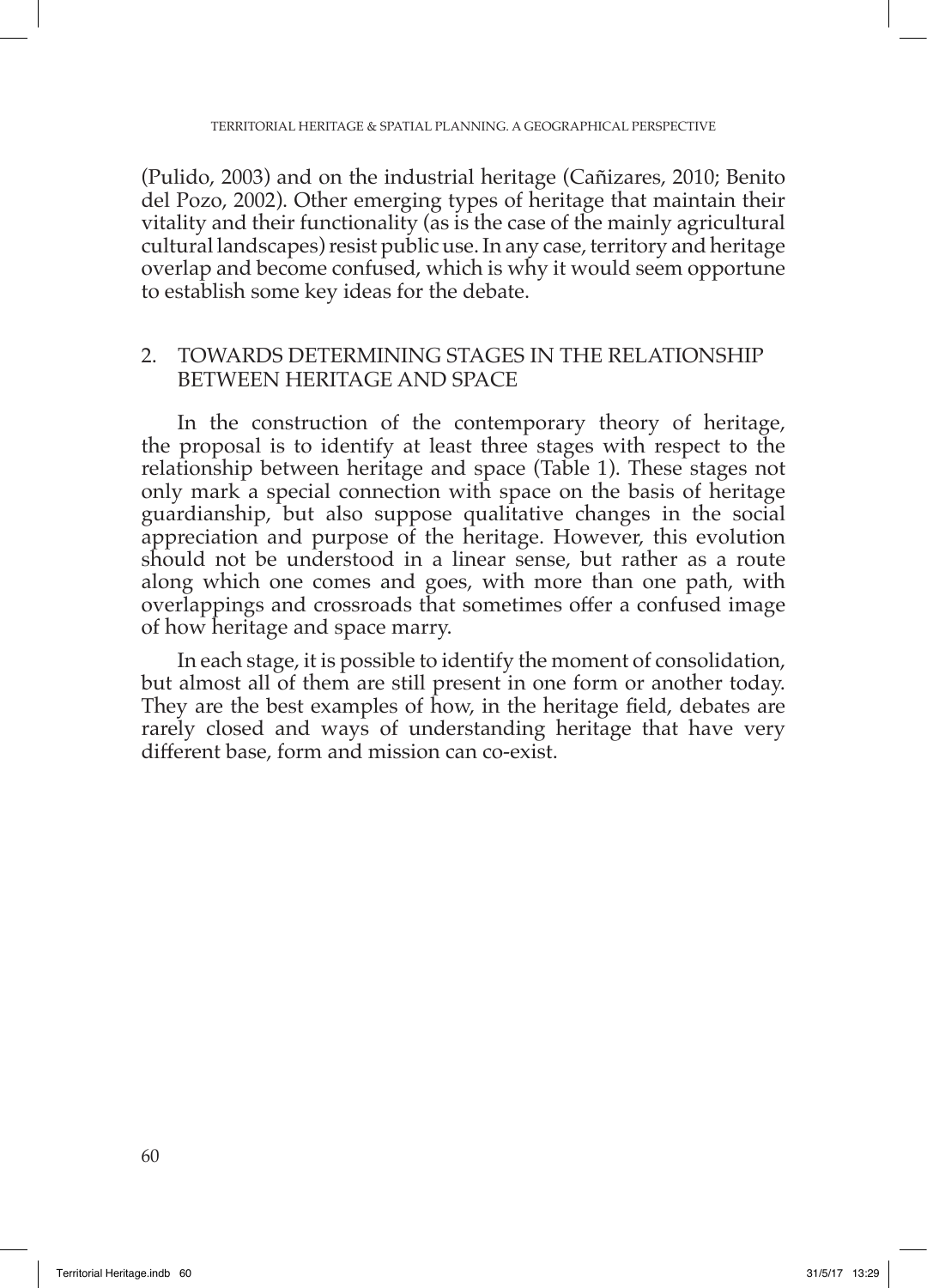| <b>Stage</b>                                                                             | <b>Phase</b>                                                                                                                   | Main resources valued                                                                                                                                                                                                            | <b>Main means</b><br>of guardianship<br>and management                                                                                      |
|------------------------------------------------------------------------------------------|--------------------------------------------------------------------------------------------------------------------------------|----------------------------------------------------------------------------------------------------------------------------------------------------------------------------------------------------------------------------------|---------------------------------------------------------------------------------------------------------------------------------------------|
| Stage 1.<br>Classic<br>heritage                                                          | Phase I.<br>The monument<br>as a bubble (start<br>of 19 <sup>th</sup> century)                                                 | – Monuments<br>- Archaeological sites<br>- Museums                                                                                                                                                                               | - Legislation<br>- Excavation and<br>restoration projects                                                                                   |
|                                                                                          | Phase II.<br>The monument<br>and its<br>circumstances:<br>the surroundings<br>(second half of<br>the 19 <sup>th</sup> century) | - Monuments and<br>their surroundings<br>- Monumental<br>centres                                                                                                                                                                 | - Legislation<br>- Excavation and<br>restoration projects                                                                                   |
|                                                                                          | Phase III<br>The historic<br>centres (end of<br>$19th$ century)                                                                | - Historic centres<br>- Historic sites                                                                                                                                                                                           | - Legislation<br>- Excavation and<br>restoration projects<br>- Special protection<br>plans                                                  |
| Stage 2.<br>The heritage in the territory,<br>end of the 19 <sup>th</sup> century        |                                                                                                                                | - Protected natural<br>spaces (national<br>parks, protected<br>landscapes,<br>reserves, regional<br>natural parks, etc.)<br>- Ecomuseums and<br>territory museums<br>- Heritage areas and<br>cultural parks<br>- Cultural routes | - Legislation<br>- Management<br>plans for natural<br>resources<br>- Endogenous<br>development<br>projects<br>- Ecomuseum<br>director plans |
| Stage 3.<br>The territory as heritage,<br>second half of the 20 <sup>th</sup><br>century |                                                                                                                                | - Heritage or cultural<br>landscapes<br>- Historic urban<br>landscapes                                                                                                                                                           | - Legislation<br>- Territorial and city<br>planning<br>- Coordination plans<br>with other policies<br>that affect the<br>territory          |

## *Table 1.* **Contemporary evolution of the relation between heritage and space**

*Source:* Own elaboration.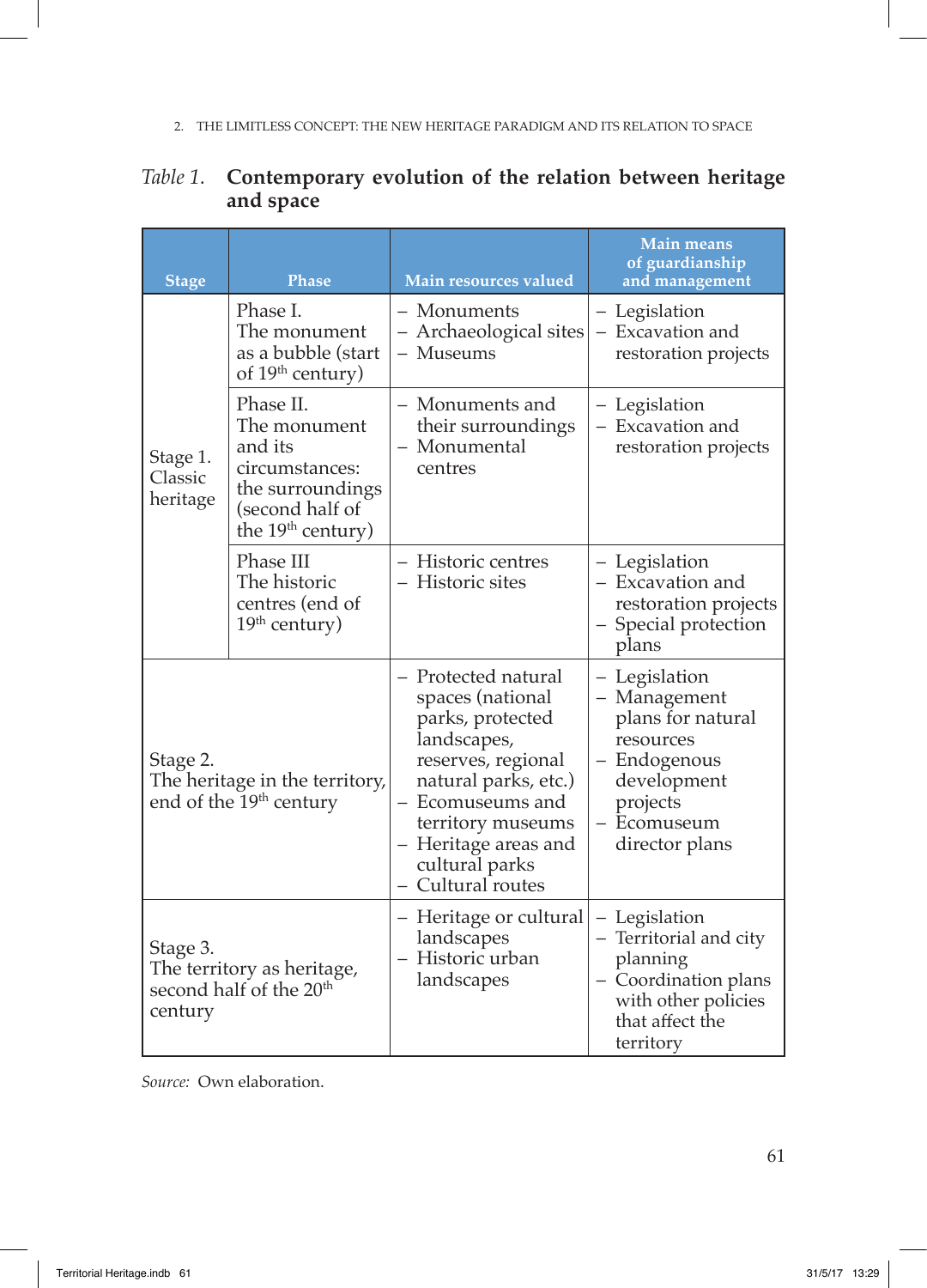#### **A. The classic heritage**

The notion of heritage during the Late Modern Period is controversial and shifting. Its most general meaning refers to inheritances and legacies, but also to the dynamics of social construct. The concept of heritage, as it is understood today, arose in the Early Modern Period due to the social advancement of the nationalist bourgeoisie and the beginning of the Modern State, of which it is a product and to which it is inescapably linked. It is at this time that it is also consolidated as a regulatory concept (Gabardón de la Banda, 2012) with a dual nature in so far as the administrations responsible for its management and the assets upon which it is projected are concerned: natural as opposed to cultural heritage. The former is identified with spaces that have little human intervention, in which man is hardly present at all and in which he is considered to be a dangerous agent (national parks, natural reserves, etc.); the latter, originally called historic-artistic heritage or treasure, concerns assets in which antiquity is the outstanding attribute: monuments and archaeological sites (Ballart, 2002). In both cases, we are dealing with isolated, protected places, and although they may be subject to very different ideas about restoration (from the stylistic ideas of Violletle-Duc to the archaeological ones of John Ruskin); they are rarely related to the character of the space in which they are set. A pictorial, environmental configuration could be demanded, but it was more a question of the projection of the monument in its most immediate surroundings than the recognition of the values of this same space.

This recognition of monumental heritage during the  $19<sup>th</sup>$  century runs parallel to two fundamental yet apparently contradictory facts: the institutional appreciation of the artistic monuments and the scorn to which it was subjected during several of the revolutionary episodes of the 19th century as material expressions of the Old Order. To this, we also have to add the interior reform processes that, although they had notable precursors, became common in many European cities following the intervention of Baron Haussmann in Paris during the Second Empire. The destruction of the contexts in which the heritage had been conceived, as if its creation and values were completely independent from the place where it was situated, raised awareness of the heritage context as a dimension without which the monument could not be understood (González-Varas Ibáñez, 1999). Then, in the  $20<sup>th</sup>$  century, the Athens Charter for the Restoration of Historic Monuments of 1931 «…recommends that, in the construction of buildings, the character and external aspect of the cities in which they are to be erected should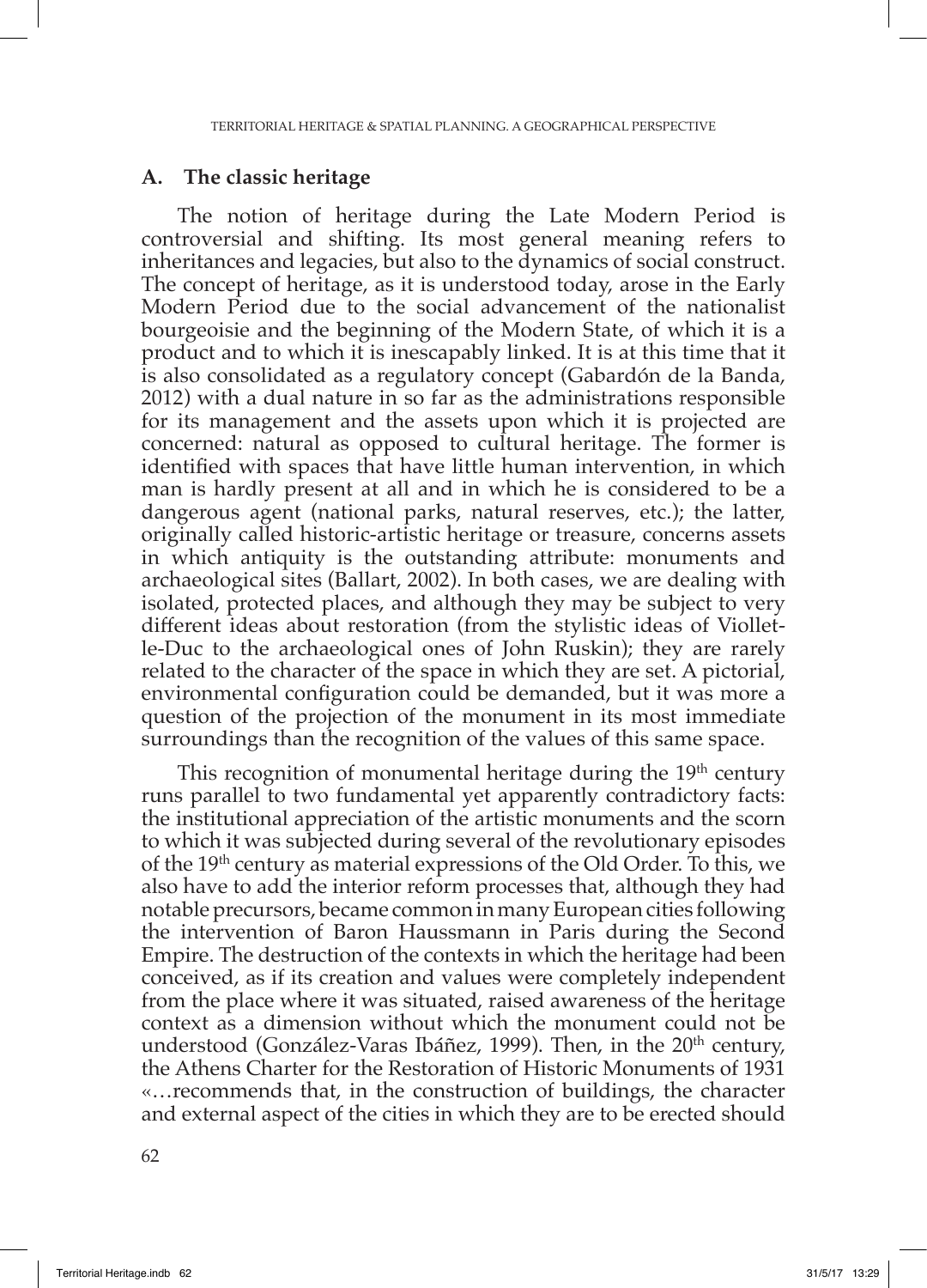be respected, especially in the neighbourhood of ancient monuments …» (paragraph III).

The appreciation of historic centres as heritage spaces is a decisive step from the spatial point of view and is derived from their consideration, initially, as areas of protection for monuments. The very denomination *monumental centres* clearly expresses the origin and intention. Some of the contributions at the end of the  $19<sup>th</sup>$  century already pointed in this direction, although there are deeper reflections with more powerful planning contents, such as the work of Camillo Sitte (1921, original ed, of 1889) and later that of Lewis Mumford (1966, original ed. of 1961), which serve as precedents, among others, to what will be one of the most intense debates during the second half of the  $20<sup>th</sup>$  century and which is still unfinished: the identification, tutelage and management of historic centres. Nevertheless, the most recognised and quoted document, still not officially surpassed concerning heritage (despite the attempt made with the drawing up of the Charter of Krakow in 2000), the Venice Charter (International Charter for the Conservation and Restoration of Monuments and Sites, 1964) does not specifically cite these spaces, but it does, using a more generic formula, refer to *historic sites*. Neither does it define them, it simply points out that the «sites of monuments must be the object of special care in order to safeguard their integrity and ensure that they are cleared and presented in a seemly manner**»** (paragraph 14). However, the 1960s brought about a qualitative change, where the oldest spaces in the cities (normally the preindustrial city) are no longer simply places where monuments are protected, they take on their own values. This can be clearly seen in the Gubbio Charter (1960), whose main objective was to offer methods and justifications to avoid the destruction of these urban spaces, a destruction which had, since the  $19<sup>th</sup>$  century, been based on their bad hygienic and environmental conditions. This Charter brings with it a new culture of urban valuation based on history and morphology, but which also includes other values, especially functional and social ones. In fact, the very broad Italian school, with its zenith in the 1970s, is well known for developing a powerful and progressive theory centred on the experiences of Bologna and other Italian towns (Cervellati, 1977; Franchini, 2010). The UNESCO Recommendation concerning the Safeguarding and Contemporary Role of Historic Areas (Nairobi Recommendation, 1976) includes a large part of this debate and, although through an attenuated ideological dimension, raises the triple necessity for the morphological, functional and social tutelage of historic centres.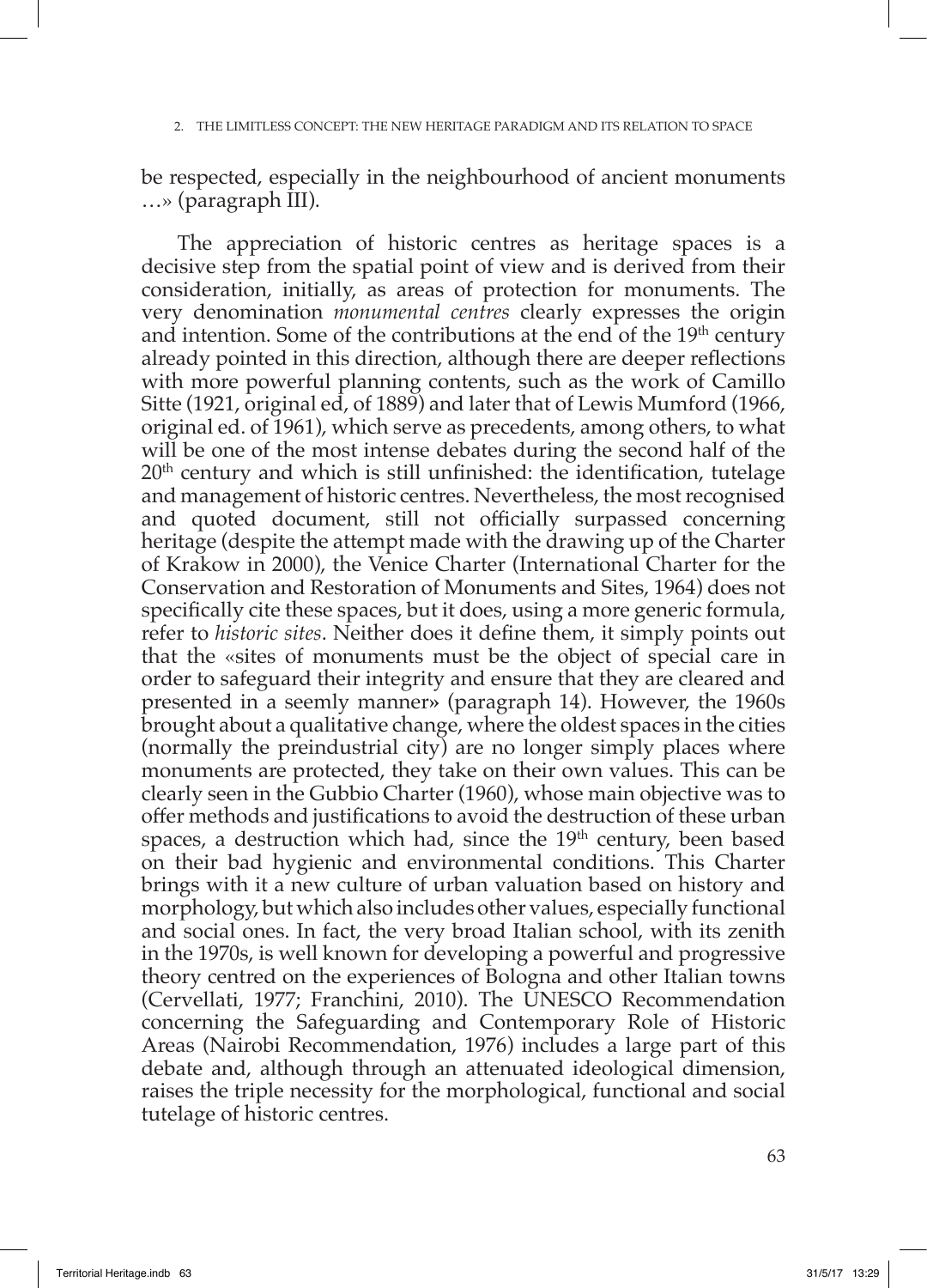From the 1980s onwards, the globalised post-fordist city takes up the debate of the Italian and European cities, although the change in scale weakens their social content and assumes, in practice, a classification by themes of the oldest and most emblematic areas of the city in favour of their consumption as an international tourist attraction. It is in this context that the International Charter on the Conservation of Historic Towns and Urban Areas (Washington Charter, 1987) appeared, created by ICOMOS, which has been an important reference for almost a quarter of a century and which, in some way still is, given that the Valletta Principles for the Safeguarding and Management of Historic Cities, Towns and Urban Areas, also created by ICOMOS, are only an update in 2011 of the abovementioned document. From the spatial point of view, the Charter «…concerns historic urban areas, large and small, including cities, towns and historic centres or quarters, together with their natural and man-made environments». The document does not aim to restrict itself to an urban scale or to a particular type or area of the city, using its *historic character* as the basic reference point. Forms and functions are the values that should be conserved and it trusts in city planning as the public means by which the objectives and management methods will be materialised (Manero, 2009). The Valletta Principles aim to fit the Washington Charter into the framework of globalisation and the new discourse of the governance and «… express a greater awareness of the issue of historic heritage on a regional scale rather than just confined to urban areas; of intangible values such as continuity and identity; of traditional land use; the role of public space in communal interactions, and of other socio-economic factors such as integration and environmental factors» (Preamble). This document thus advances in the same direction as the majority in the heritage debate, giving greater weight to intangible questions and those concerning the landscape (see below the comments concerning HUL or «historic urban landscape»).

Although the historic centres derived their protection from city planning, they are currently an amortised concept from the theoretical point of view. On the one hand, there is the abovementioned crisis of the term *historic* and, by extension, that of the *historic character* of a space. If one admits that history is always the appropriation of the past by the most rabid present, all the meaning and value of heritage, even that of the historic cities, arise from how today's societies understand their past in the urban space. In western cities, to be historical ceased to be identified with the preindustrial city a long time ago. A neighbourhood or building with heritage values may have been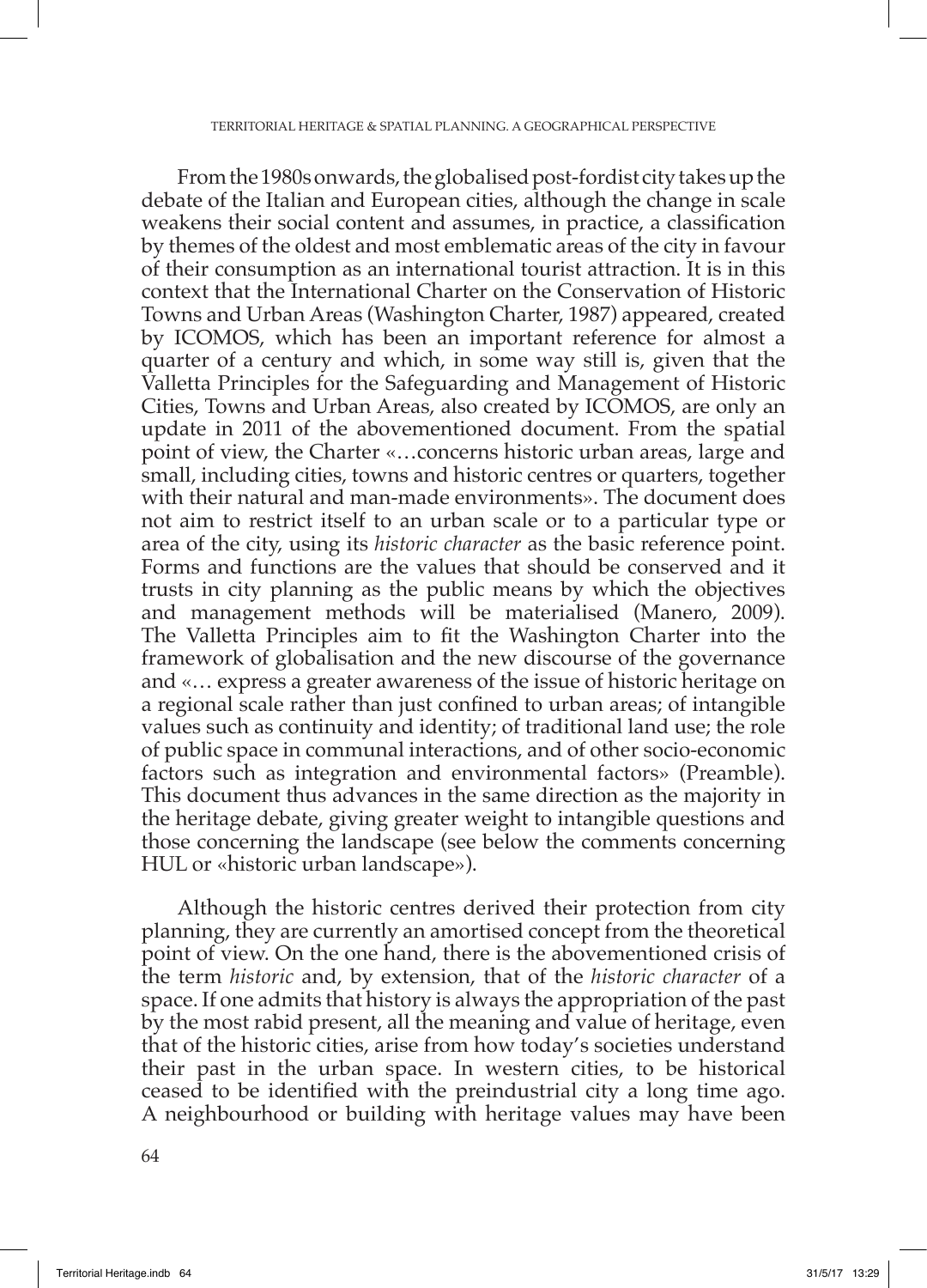built only a few decades before. In other words, it could be said that the historic centres do not exist; since all the urban neighbourhoods have some kind of historic dimension and that the truly historic urban dimension is more than the sum of the parts of the different neighbourhoods. The historic centres, as the oldest neighbourhoods, usually possess a thicker heritage layer, but this does not mean that the historic references from even the most recent neighbourhoods do not count. Never more than today has it been so difficult to draw a line on the urban map to differentiate the historic from what is not. The term *historic centre* is still being used to contain the spaces that should be protected, but from the conceptual point of view, it has burst its seams and has, as shall be seen later, new methods with which to understand the cultural dimension of the city.

#### **B. Heritage in the territory**

Table 1 proposes an intermediate stage, or stage 2, in which the recognition surpasses the scale of the historic centres to take on the territory as its reference. The crux of this paradigmatic change affecting all the forms of heritage concerns the displacement of the focus of attention from the object (the cultural asset) to the subject that creates, recreates and enjoys it (the heritage status agent). From this perspective, implicit in the citation from Prats that opened this chapter, the heritage value does not reside in the assets themselves, but in the intentions (of all kinds: cultural, social, economic, etc.) projected upon them and the strategies of the actors who, physically or symbolically, appropriate them. The differences between natural and cultural heritage, or between material and immaterial heritage, although operative, lose their analytical virtuality. If heritage is concerned with the assignation of values, all heritage is cultural and it also has an immaterial character. As for social construction, heritage is subject to changes and is more easily understood as a process rather than as a static reality. The process is not linear, but travels in zigzags and is often even reversible: that which enjoys social and institutional consideration may lose it, in which case the process would be one of loss of heritage status (see below). The aspirations and strategies of the agents who assign values to heritage do not necessarily coincide. Furthermore, while appreciation for certain assets is encouraged, agents also actively encourage neglect and disdain for others.

When considering heritage as part of the territory, it is not by chance that the oldest examples are from the protection of nature or that they are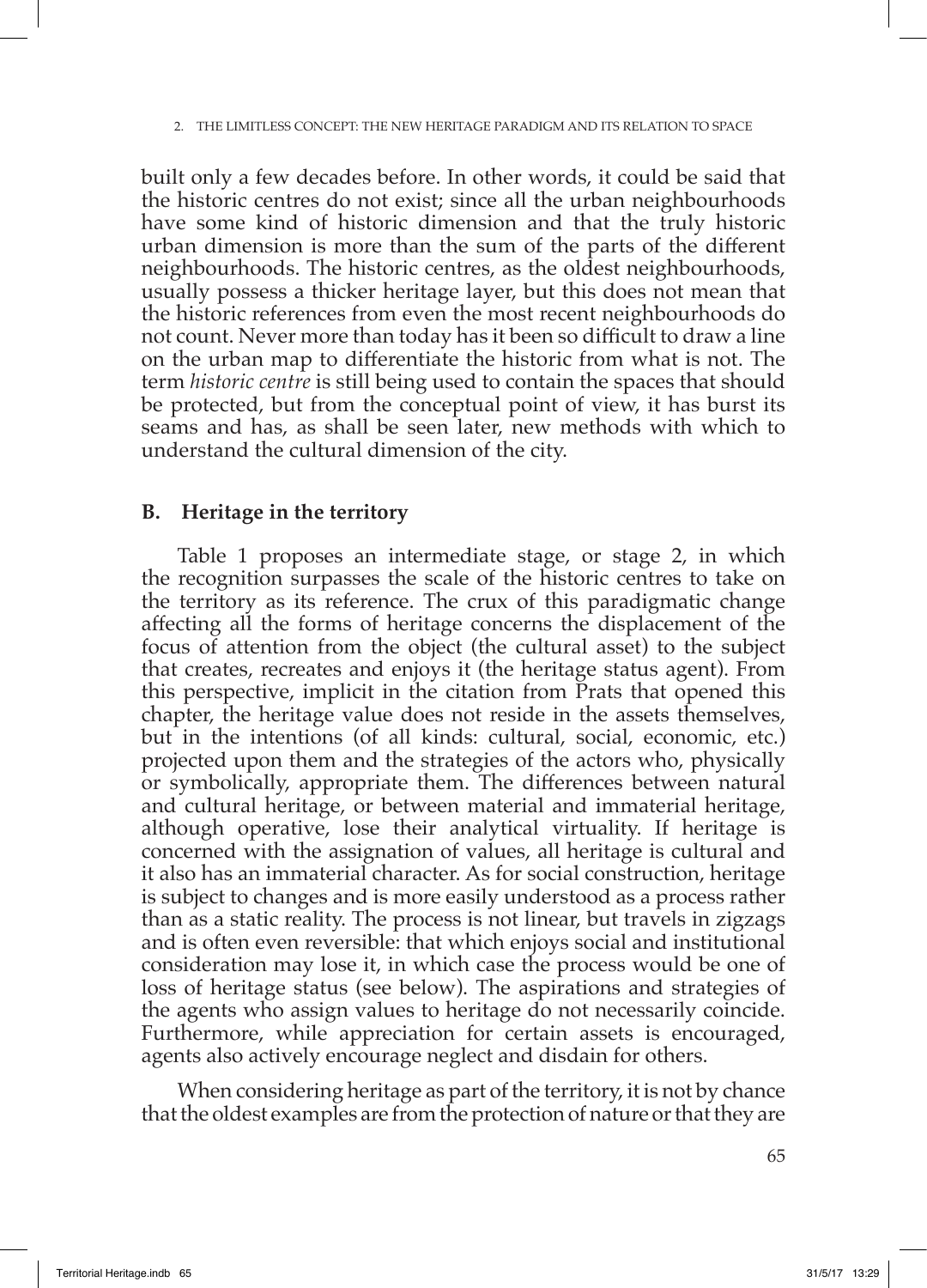also in America. It is sufficient to remember that the territorial policy of protected natural spaces was born in the USA in 1872 with the creation of the Yellowstone National Park, though there had been precedents, and that its management became consolidated from 1916 onwards with the National Park Service Organic Act, which conceives the set of parks as a system. This initiative gave rise, over the decades, to the appearance of similar proposals in almost every country in the world. In any case, it should be pointed out that, in the beginning, spaces with scarce human presence were protected, spaces with an enormous predominance of natural values. On being introduced to Europe, especially, the concept of national park progressively incorporated values linked to a human presence: the French regional natural parks from the 1960s, for instance, or later, the Spanish national parks. «A regional natural park is a rural, inhabited territory, recognised at a national level for its strong, but fragile, heritage and landscape value, that is organised around a concerted sustainable development project, founded on the protection and enhancement of its heritage» (Parcs Naturels Régionaux, 2012: 5). The renovation of heritage from the end of the  $19<sup>th</sup>$  century thus proceeds, despite quickly being contaminated by cultural values, from nature and from countries which, at least from the heritage point of view, were considered almost peripheral (the USA, Canada, Australia, Scandinavian countries), since the theories of Camillo Boito or Gustavo Giovannoni concerning monuments and their conservation were still at the gravitational centre of the discourse on cultural heritage in Europe and it was to remain that way at least until the mid  $20<sup>th</sup>$  century. In other words, an exterior wave overlaps the internal evolution of European cultural heritage. As it becomes imbued with the cultural theories, it generates a new paradigm which can no longer consider heritage without its setting within the territory (including the society that lives there). At the same time, it cannot ignore the presence of this resource in development proposals. In fact, it should not be forgotten that, during the middle decades of the 20<sup>th</sup> century, in Ibero-America and other areas that are also peripheral in the world socio-economic and cultural order, interesting experiences occur concerning eco-development based on endogenous resources. Outstanding among these are the cultural and the natural, as they precede and set the foundation for what will come to be called sustainable development and which is set down in writing in the *Brundtland Report* (Brundtland & Khalid, 1987), as well as in the Rio Summit of 1992 (Grubb, 1993).

For the rapprochement between cultural and natural heritage, the work of UNESCO in two initiatives that almost coincide in time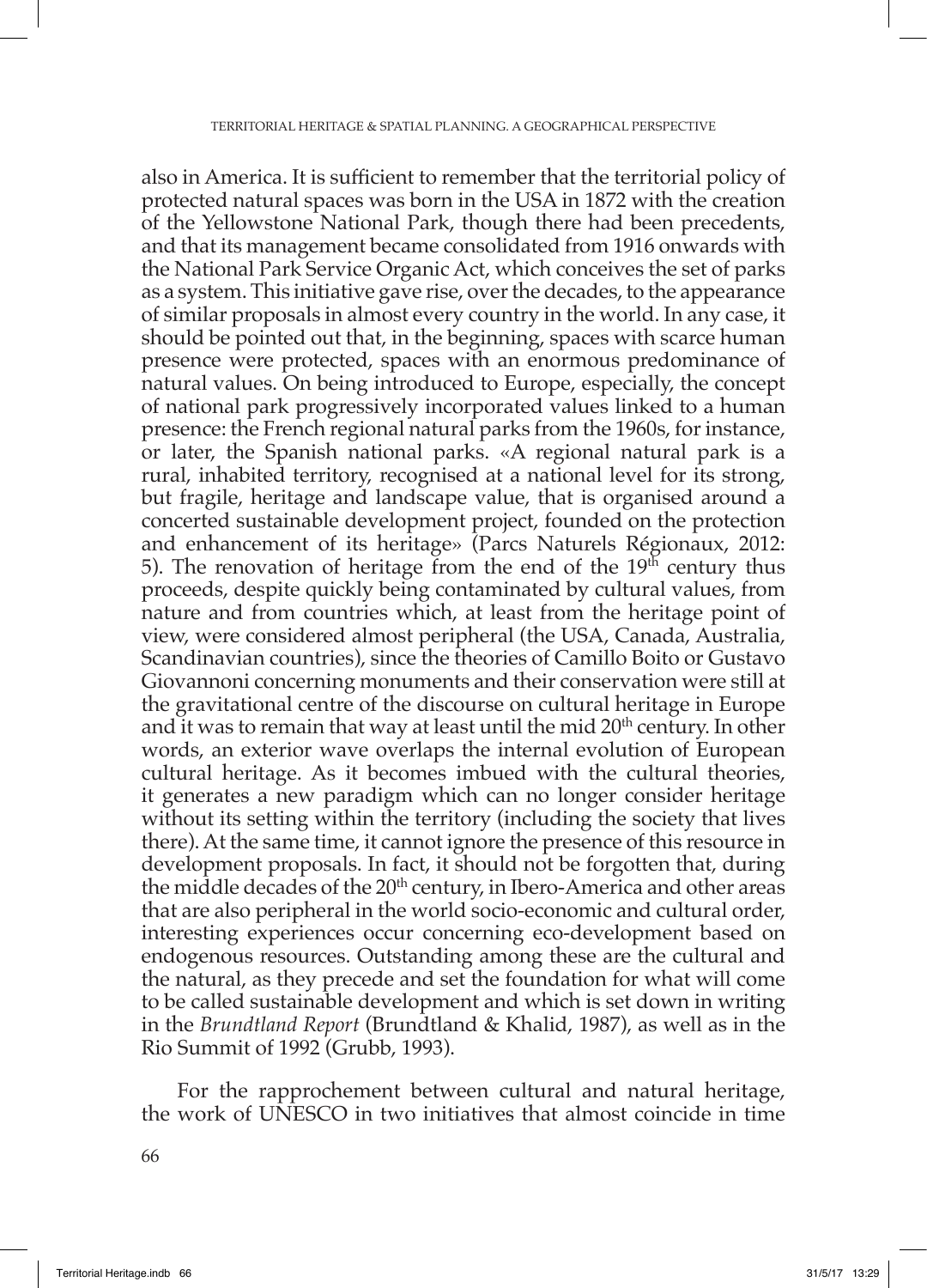is fundamental. On the one hand, the Man and Biosphere Programme MAB (1971), although this has precedents from the previous decade, which «proposes an interdisciplinary research and capacity promotion agenda focused on the ecological, social and economic dimensions of the loss of biodiversity and its reduction» (UNESCO, undated, on line). This programme assumes that the protection of the biosphere as the planet's generic heritage cannot be assumed without human presence. Since 1976, and beginning with this initiative, the Biosphere Reserve Network is created. These are «areas of terrestrial, coastal or marine ecosystems internationally recognised within the framework of the UNESCO Man and Biosphere Programme (MAB)» (UNESCO, 1996: 1). On the other hand, the Convention Concerning the Protection of the World Cultural and Natural Heritage (1972) and the World Heritage List implemented from it since 1978, point in the same direction. These references are more important for the cascade of declarations of protection zones with natural values all over the planet, than for the number of recognised assets. The incorporation of the human species into natural heritage involves a broadening of its meaning from «natural spaces» to «territories with natural values». This is not only a semantic nuance, as it affects the assets that possess the values: geological formations as well as fauna and botanic species, in the first case, to which we can add the populating structures, the land use (agrarian or other types) and the cultural components in the second case. Thus, the change from space to territory affects figures with clearly natural roots, such as the *geoparks*, begun once more in 1999 under the auspices of UNESCO.

Also in the 1970s, the interpretation of heritage was connected to a new form of understanding and transmitting it, more closely related with industrial archaeology and public works and, in particular, with the ethnological expressions. This turned into the figure of the ecomuseums. In this case, the protagonism of its conceptualisation happened in Europe, to be exact in France, with the figures of Georges Henry Rivière (1993) and Hugues Michet de Varine-Bohan (1979). «Ecomuseums are local-territorial development projects that see the whole territory as a museum, where territory is understood as a cultural product» (Barbero Franco, 2011: 73). Different paradigms with a territorial projection come together within them: sustainability, local development, tourism and the new vocations attributed to heritage. Heritage, territory and local society become the basic references, recipes for recuperating the socio-economic pulse, especially in areas whose traditional activities collapsed with the socio-economic restructuring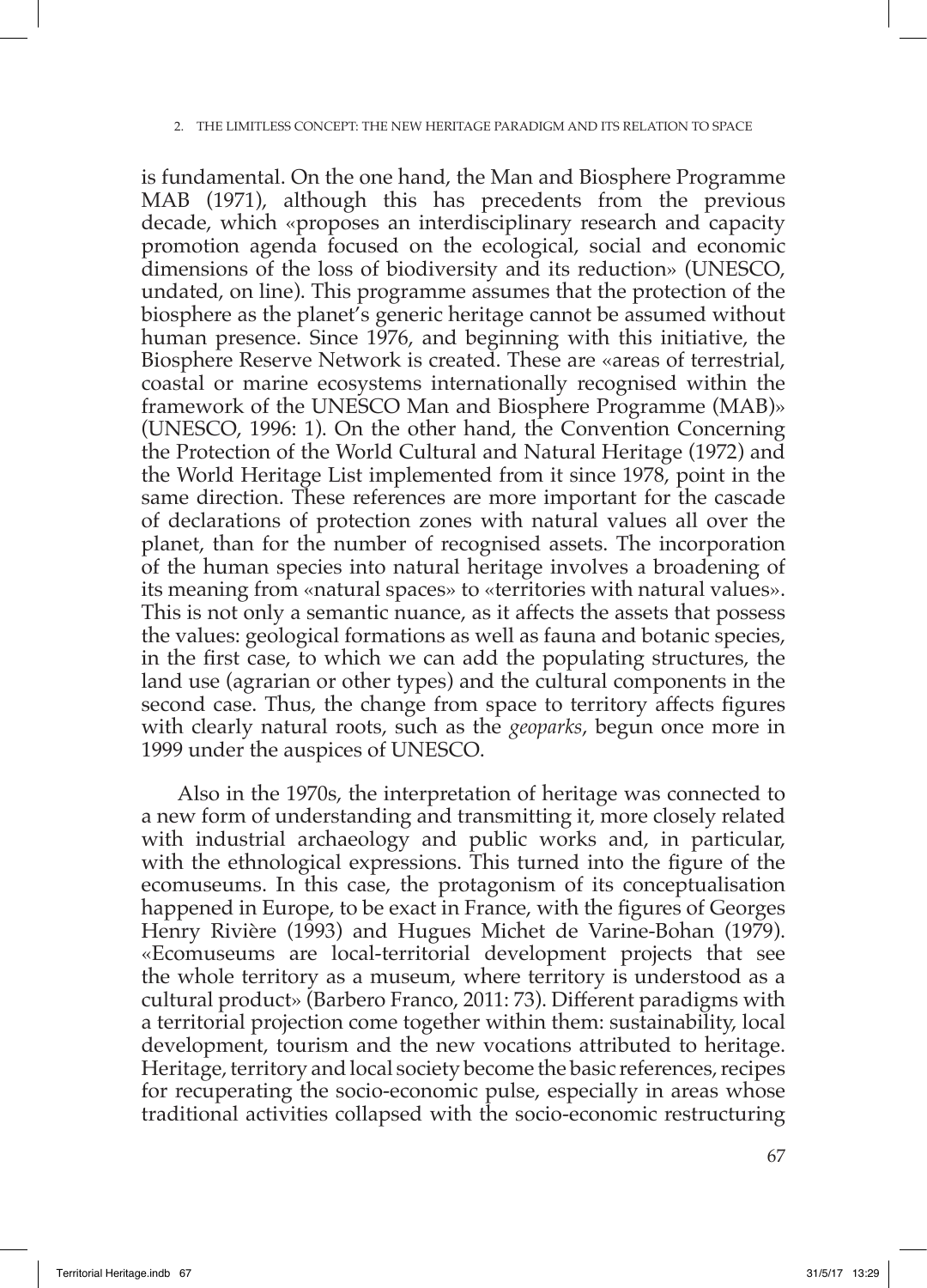of the 1970s (mining, textile industry, etc.). What is interesting from this proposal is its link to local decisions and to assets which, although they are related with economic sectors in crisis (traditional agriculture, certain economic sectors, etc.), possessed highly authentic witnesses, and this augured well for success in a globalising, urban world with homogenising tendencies as far as the cultural is concerned.

The ecomuseums evolved over the 1980s and 1990s in two ways: the territory museums (open museums, historic territories, etc.) and cultural parks (also with other denominations, such as that of heritage areas). The former usually introduce a strategic and sustainability component that did not exist, or was much less important, into the ecomuseums (Padró Werner, 2002); while the latter are based on new legal figures that start to recognise the heritage complexity of certain geographical areas. The territory museums maintain the interpretation of the territory as a means of transmission for assets and knowledge, while also incorporating the territory and the society in which the heritage is situated as a changing context to which the heritage must know how to adapt (Miró, 2001). They continue to support the protagonism of the local people and identities, but they also stress the need to improve formation and planning in order to achieve better levels of local development. In other words, it can be stated that, over the last decades of the  $20<sup>th</sup>$  and the first of the  $21<sup>st</sup>$ centuries, the management of these spaces became professionalised and tried to establish a product, using this word intentionally, in order to, besides achieving self-esteem for the territories, satisfy an ever more specialised tourist demand, with an awareness not so much of the destination's exotic nature, but of living conditions that intellectually enrich them.

The cultural parks, for their part, and without passing necessarily through the framework of planning, have been identified and legally protected from top to bottom (which does not mean that many of them did not previously have a local movement to reaffirm their heritage). In Spain, these legal figures do not find a place in the Law 16/1985, of June 25th, on Spain's Historic Heritage; yet they do find a place in some autonomous regions that possess responsibility for culture. There is no general correspondence and the names are varied, yet the pioneers should be mentioned: the *cultural parks* of Aragón, territories that contain «relevant elements of cultural heritage, integrated within a physical framework of singular landscape and  $\delta$  or ecological value» (art. 1 of the Law  $12/1997$ , of December  $3<sup>rd</sup>$ , on the Cultural Parks of Aragón), or other figures, such as the *heritage areas* of Andalusia,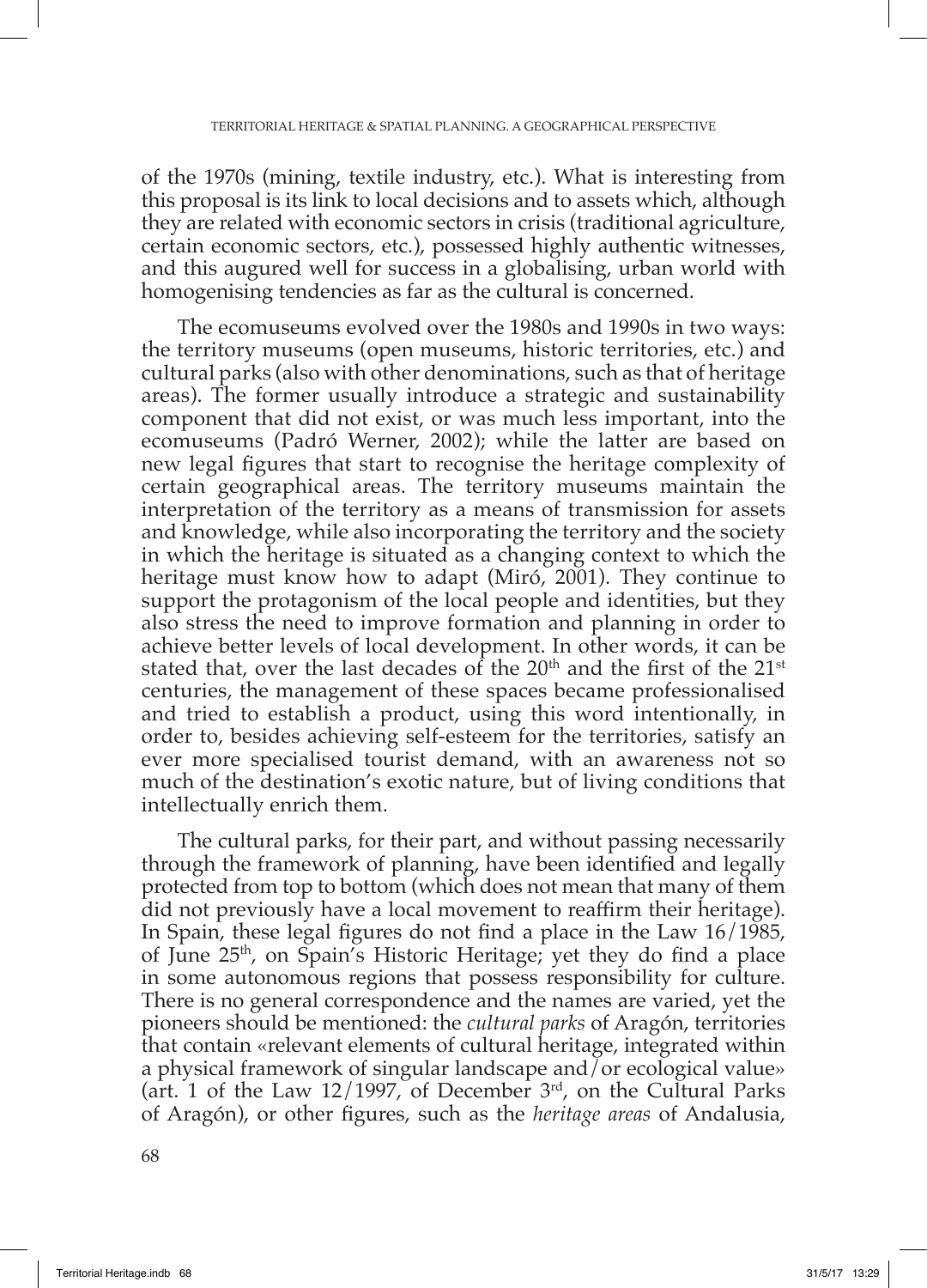which are «…those territories or spaces that make up a heritage ensemble, diverse and complementary, consisting of diachronic assets representative of human evolution, possessing a use and enjoyment value for the community and, where appropriate, landscape and environmental values» (art. 26, point 8 of the Law 14/2007, of November 26<sup>th</sup>, on the Historic Heritage of Andalusia), which can also evolve into cultural parks when they possess a governing body. In this sense, it can be stated that the administrations have advanced in a complex and haphazard way, in an attempt to incorporate parameters of understanding which are more or less parallel to those of the natural parks and which can cause confusion in the territories in which they must now apply another protection figure with hardly any precedents and difficult management, once they have begun to understand the meaning of a natural park or similar figure.

Finally, the cultural routes are a state-of-the-art heritage concept in the territory in which aspects linked to the classic view (identification of monuments, protection of surroundings, etc.) are combined; while, at the same time, their management is connected to the symbolic dimension of the landscapes and spaces they cross (Fernández Salinas, 2013). ICOMOS defines them as any «route of communication, be it land, water, or some other type, which is physically delimited and is also characterised by having its own specific dynamic and historic functionality to serve a specific and well-determined purpose, which… must arise from and reflect interactive movements of people, as well as multi-dimensional, continuous, and reciprocal exchanges of goods, ideas, knowledge and values between peoples, countries, regions or continents over significant periods of time […having] thereby promoted a cross-fertilization of the affected cultures in space and time», (International Charter on Cultural Routes, Icomos, 2008). The Charter offers contents that concern an important number of universal routes (The Silk Road, the Spanish Camino Real and the Manila Galleons, etc.). It does not include, however, other typologies, generically called *historic ways*, and which, as they do not comply with some of the requisites (Route 66 in the USA, for instance) do not fit into these principles. The cultural routes cross and unite different territories and, in some way, match or exceed the condition of the heritage assets that will be analysed in the following section. However, at the same time, the complexity of their management often reduces them to simple territorial corridors, as happens with the Way of Saint James or the Qhapan Ñan (or Inca Trail), both on the World Heritage List. The cultural routes are thus heritage assets in the space, which create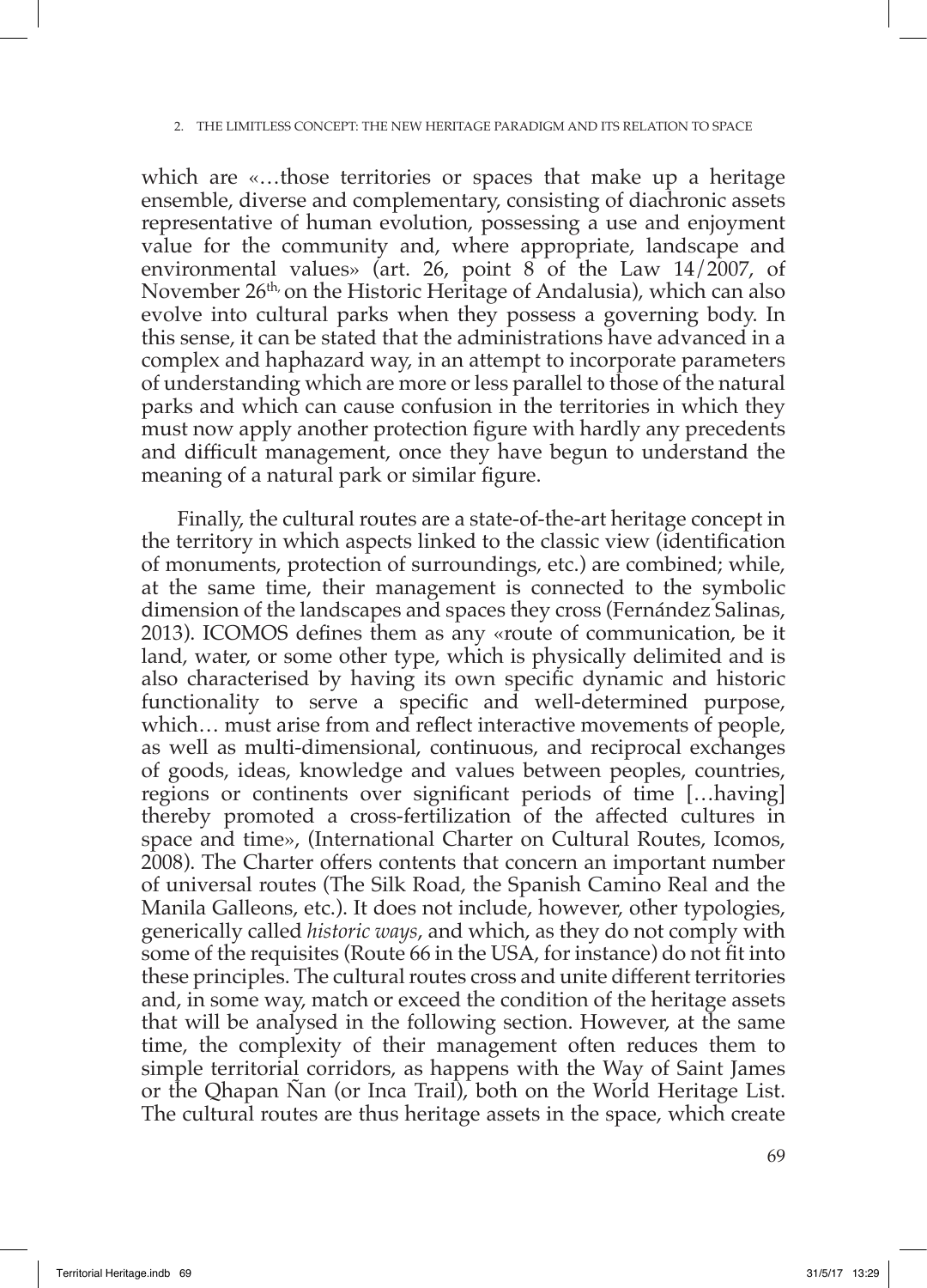territories, but which are not the territories in themselves, at least from the current perspective of their protection and activation.

#### **II. TERRITORY AS HERITAGE: KEYS TO UNDERSTANDING**

#### 1. LOOKING FOR ANOTHER STARTING POINT

The changes in the heritage field have modified the relationship between heritage and territory (Stage 3 of Table 1; Manero Miguel & García Cuesta, 2016). From being a stage upon which assets are located, the territory has acquired protagonism and heritage character as a substantive category. Heritage territories differ in their cultural significance and morphological configurations: undefined forms (or needing prior demarcation) in the heritage landscapes; radio-concentric forms to include the urban hinterland in the historic urban landscapes, etc. Although these meanings and configurations vary, all heritage territories share a series of properties seldom seen in conventional heritage; they are: a) the extension, extremely variable but much larger than conventional cultural assets; b) different material and immaterial consistency (built-up spaces, spaces modified for their economic use, spaces that have been little changed, symbolic places, etc.); c) the dominant territorial properties upon which their basic cultural attributes rest (dominantly urban, rural or natural heritage territories); their vitality and diversity (reflected in the relevance of ethnological values); and their functional multiplicity, difficult to manage from the perspective of a concept that has arisen to distinguish territories that, in many cases, have lost their original functionality.

Heritage territories are hybrid assets and require a kind of story that other assets do not need (Calderón Calderón & García Cuesta, 2016). Their legal definitions revolve around the cultural meaning of the figures that they represent (Table 1); however, they elude or they do not delve sufficiently into their territorial meanings. How should the borders be defined? What is the heritage part of them? How can the heritage parts be articulated one with another and become integrated with the territory? All this impels innovative methodological proposals to be devised for which the following premises are set out:

– Heritage territories are complex and complete cultural assets. Heritage values reside together within them (in their different forms: natural, monumental, ethnological, industrial archaeology, etc.) and become integrated within a territorial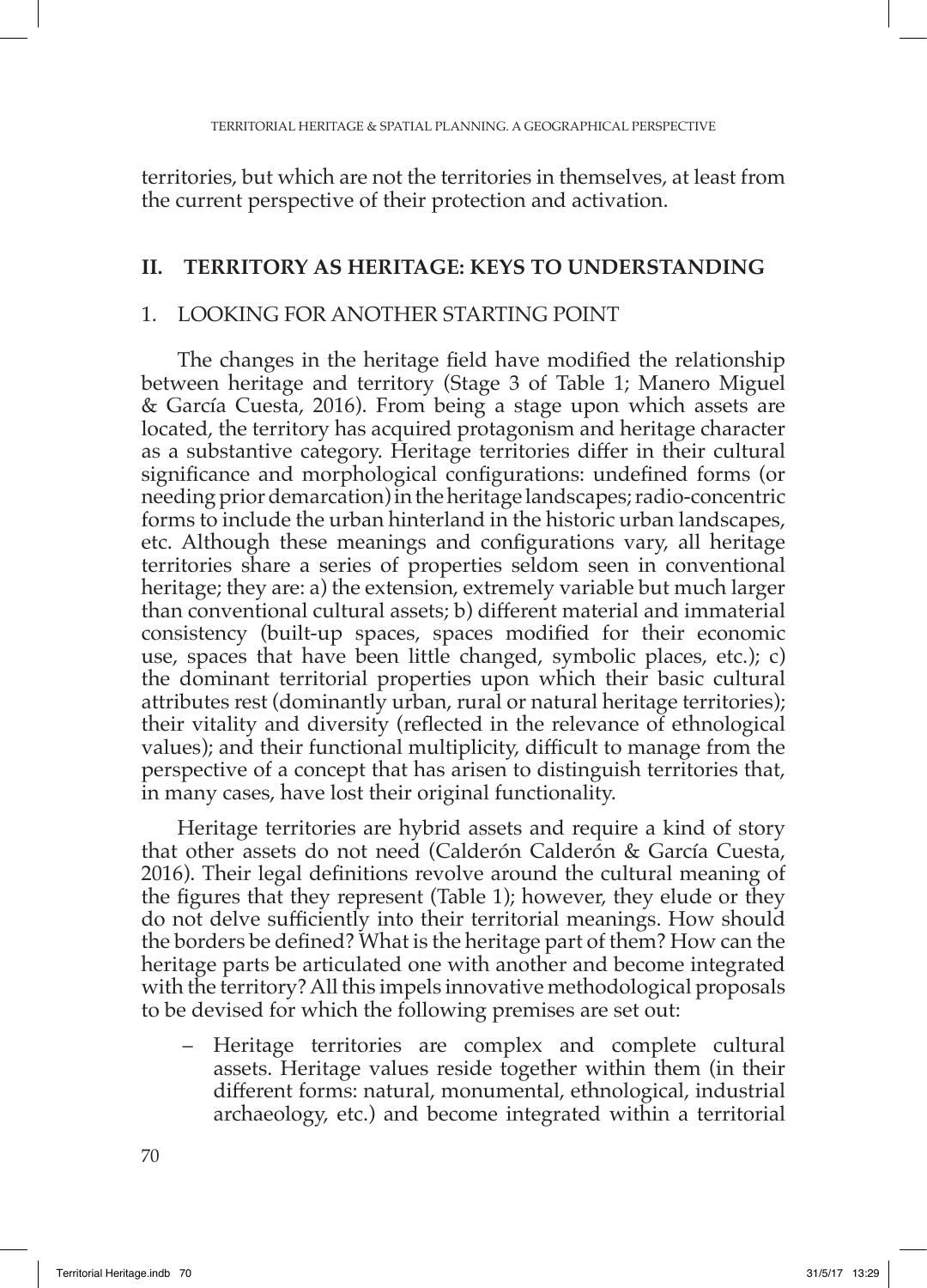whole, where the value of the whole is always greater than the sum of the parts. At the same time, paradoxically, not all the parts of the whole have a cultural value and they often may not even have special aesthetic qualities.

- The complexity of territorial heritage assets belongs to both heritage and territory. Both facets should be considered for analytical purposes and each one, individually, constitutes a compendium of time and space.
- In the case of the territorial facet, this implies its analytical breakdown into its different spatial (natural structures, land use, populating units, communication routes, etc.) and temporal (created at different historical moments) layers.
- Not everything in these heritage territories has a heritage value, as already mentioned. The heritage value falls to the vectors of heritage status (Silva Pérez & Fernández Salinas, 2017), which are material and immaterial attributes upon which the social and institutional identification operates with the heritage territory. The vectors of heritage status are very diverse in their material and immaterial consistency. A waterfall or other element of a special natural value can act as such; as can a church lost in the countryside or wedged in the middle of the urban fabric; certain symbolic or commemorative spaces (hermitages and feasting places); or immaterial elements related with the popular culture (gastronomy, folkloric expressions, religious manifestations), etc.
- The fact that such assets act as heritage vectors lies more in the ever changing appreciations of the agents who attribute such values, rather than in the assets themselves. The identification of the heritage vectors is inextricably linked to the heritage status processes; hence their abovementioned consideration as compendiums of space and time.

The methodological transfer of these approaches to heritage territories contributes to a first characterisation methodology shown in Table 2, which can be applied to any territory, not only heritage territories. Thus, the space helps to identify the heritage vectors and their physical presence on the map (immaterial heritage is also often projected in simple cartographic realities), resulting in territories with variable densities (areas with a high, medium or low heritage density). It should be pointed out that, in any case, the determination of density is always relative and mostly depends on the methods established to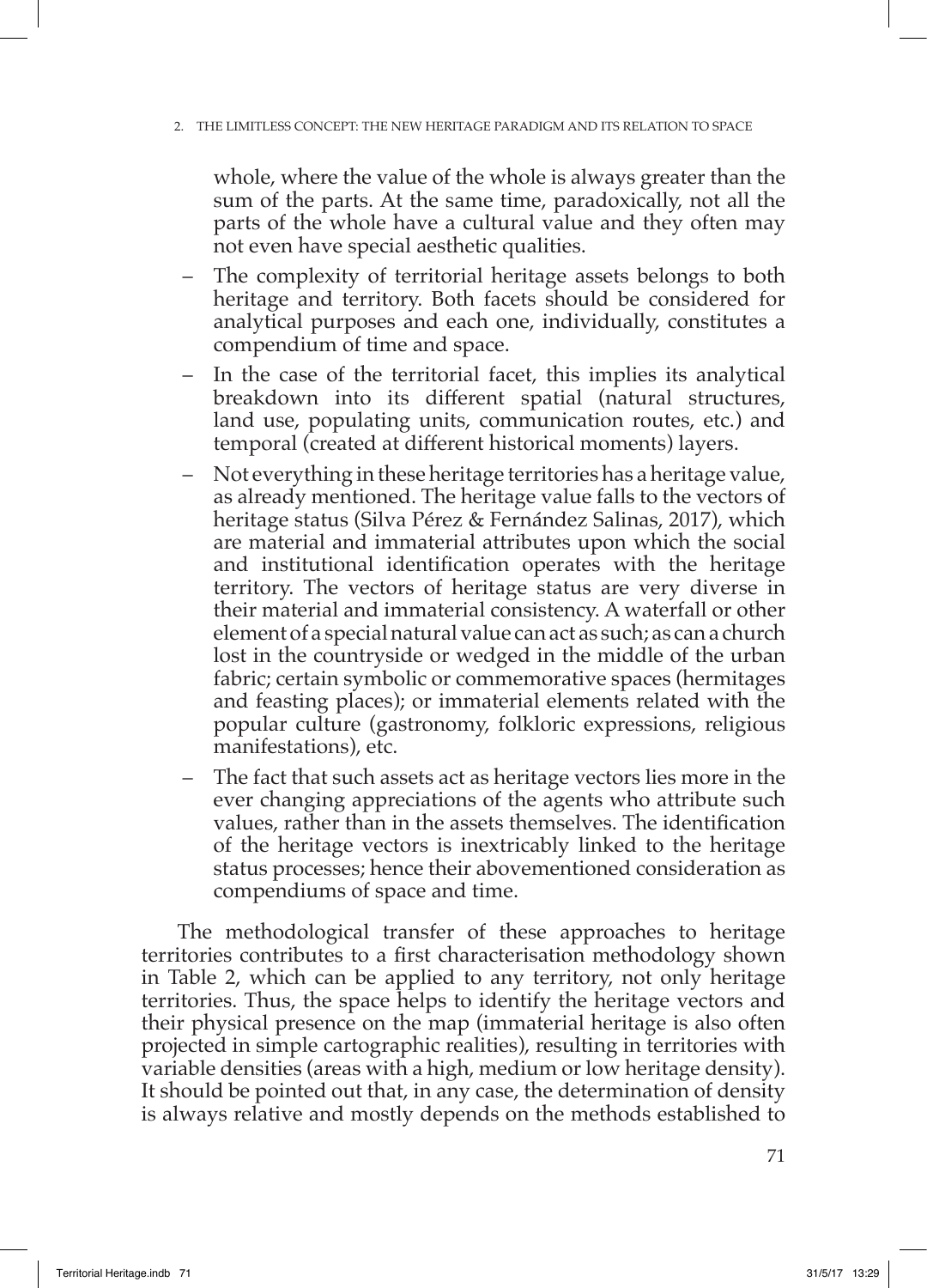register the heritage vectors. It is not, therefore, pertinent to compare the heritage density of Florence with that of Gardaya, in the Sahara desert of Algeria, with their respective territorial environments, among other reasons, because a smaller heritage density does not mean a lesser territorial heritage value.

| Table 2. Time and space as a reference to identify heritage vectors |
|---------------------------------------------------------------------|
| and agents                                                          |

| Space: the heritage vectors             | Time: the heritage status processes   |
|-----------------------------------------|---------------------------------------|
| Determining the <b>heritage</b> density | Determining the heritage intensity    |
| with respect to the presence and        | with respect to the number and        |
| distribution of the vectors:            | character of the agents involved      |
| - Areas of high/medium/low              | $-$ Areas of high/medium/low          |
| heritage density.                       | heritage intensity                    |
| Determining the <b>heritage</b>         | Determining the appropriation         |
| specialisation/diversification with     | dynamics with respect to the stage of |
| respect to the types of vector:         | the process:                          |
| - Specialised heritage areas            | - Areas without heritage status/with  |
| (monumental, intangible                 | incipient heritage status/mature      |
| heritage, etc.)                         | heritage status/in the process of     |
| - Diversified heritage areas            | removing heritage status              |

*Source:* Silva Pérez & Fernández Salinas, 2017: 140.

A similar reasoning is that which is related to the specialisation of the heritage vectors. The fact that a territory has a monotony, or high degree of specialisation, in a heritage vector (caves with prehistoric paintings, livestock trails, historic centres, etc.), for instance Menorca and its Talayotic culture, does not mean that it has less value than others with greater diversity, such as the Bay of Naples, in which the variety of heritage vectors is enormous.

The application of the time variable to the heritage vectors leads to the identification of agents and their changes in perception and the assignation of values to the said vectors. It is not, therefore, a question of there being many social sectors involved, but that those that do exist, whether they are only a few or many, should have a good awareness of the cultural values of their heritage vectors. Once more, it should be added that low intensity (for instance, a decommissioned mining area in which the population does not assign any values to the inheritance of the said activity) does not mean that it is not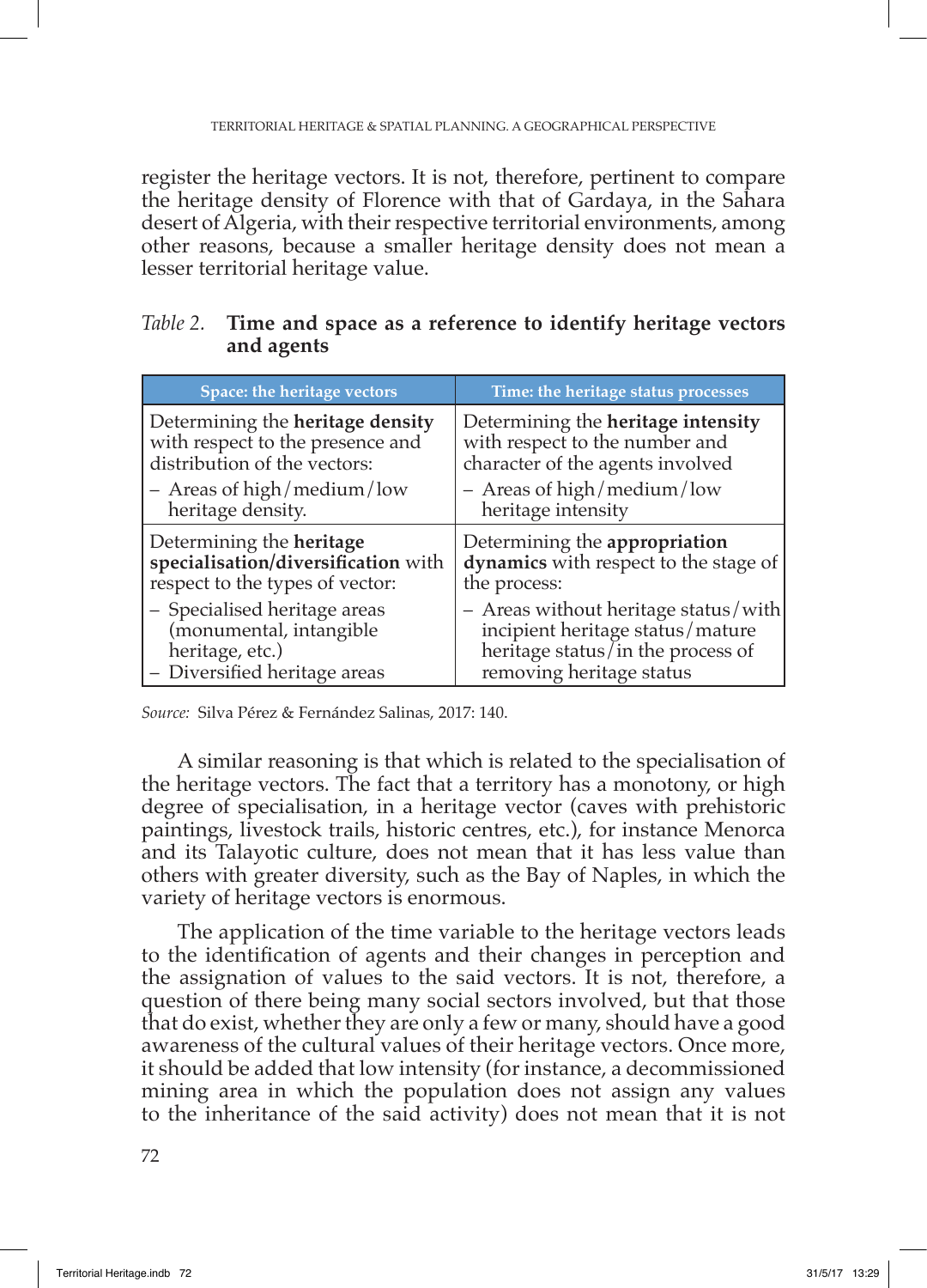potentially an interesting territory from the heritage point of view. In order to elaborate on this, we have to add the appropriation dynamics of these agents or, which is basically the same, the determination of the phase of the heritage status process in a territory. So there will be territories with no heritage status or, on the contrary, territories where there is heritage status. This process, based on their vectors, can be incipient, mature or in the process of losing heritage status. Heritage appreciation is not a straight road with no turning back. On the other hand, the social dynamics, the academic and intellectual interests, as well as other events difficult to gauge (crises, catastrophes, economic opportunities, etc.), turn heritage status processes into a journey where future stages are difficult to predict. In any case, if it is assumed that heritage status processes depend on the criteria and the whims of societies over time, a more open and less dogmatic attitude will also be adopted towards what society may consider to be heritage in the future. If not, think about what both the popular classes and the 19<sup>th</sup> century intellectuals might have thought of the current effort to conserve chimneys and other elements of our industrial archaeology.

Table 2 shows the references that inspire a useful methodology for identifying and locating, within heritage territories, those attributes (the heritage vectors) that certain agents at a given moment give to cultural value. Upon this basis, it also helps to discern what to protect and with whom to debate the general process of its activation. In other words, and taking into account the time variable, it also provides ideas about how to manage heritage territories during these changes.

Which type of heritage territories are the protagonists of the debate? The approach in this work is that, at the current moment, such a consideration can only be applied to heritage landscapes. We would also add, but with many doubts, a rather immature and somewhat confused concept, that of historic urban landscapes (Table 3).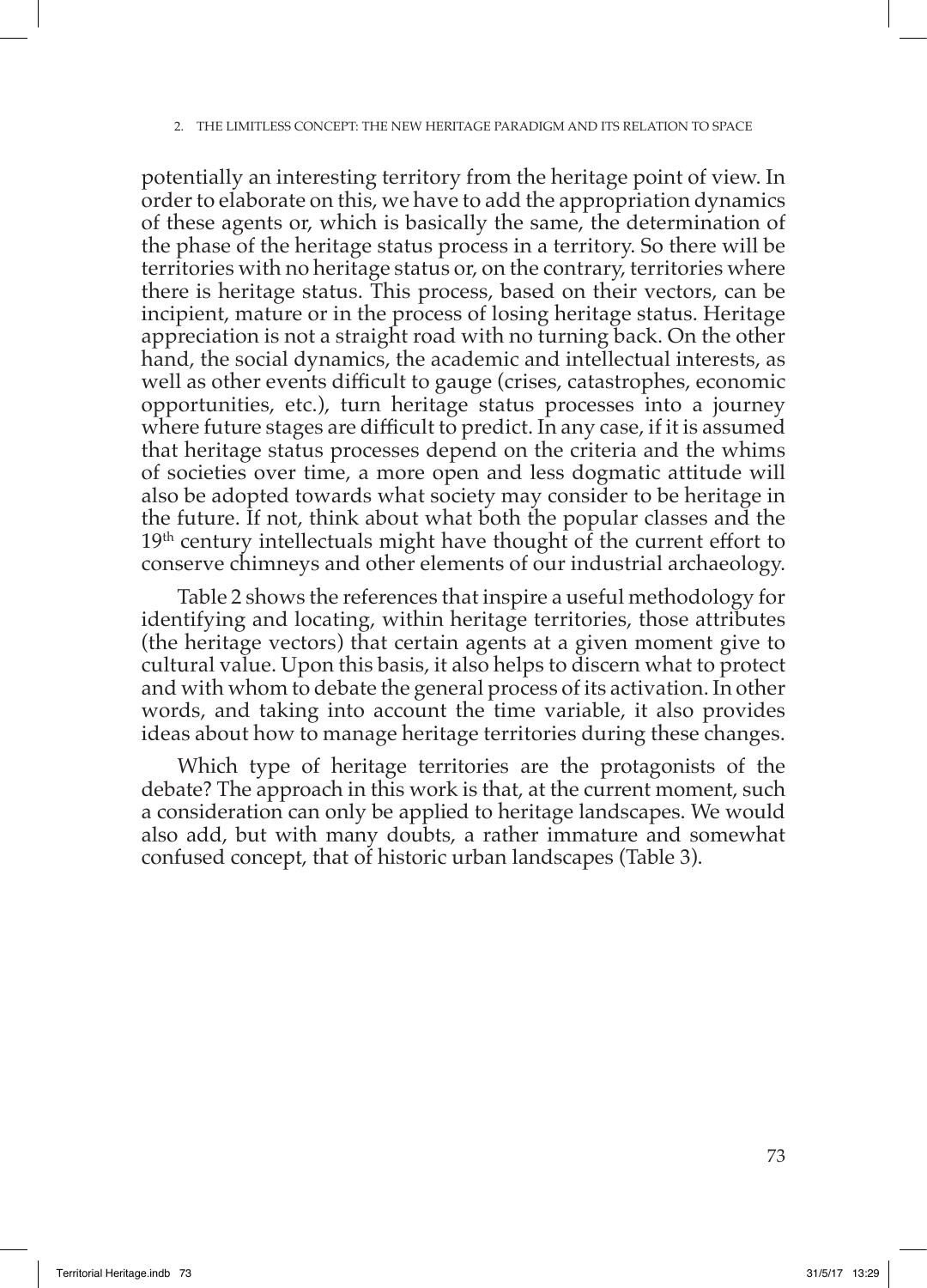#### *Table 3.* **Some definitions concerning heritage landscapes**

| Heritage<br>or cultural<br>landscapes  | The Operational Guidelines for the implementation of the<br>World Heritage Convention:<br>«Cultural landscapes are cultural properties and represent<br>the "combined works of nature and of man" designated in<br>Article 1 of the Convention. They are illustrative of the evo-<br>lution of human society and settlement over time, under the<br>influence of the physical constraints and/or opportunities<br>presented by their natural environment and of successive so-<br>cial, economic and cultural forces, both external and internal»<br>(World Heritage Committee, 1992) |  |
|----------------------------------------|---------------------------------------------------------------------------------------------------------------------------------------------------------------------------------------------------------------------------------------------------------------------------------------------------------------------------------------------------------------------------------------------------------------------------------------------------------------------------------------------------------------------------------------------------------------------------------------|--|
|                                        | National Plan for Cultural Landscapes:<br>«The result of the interaction over time between people and the<br>natural environment, whose expression is a territory perceived<br>and valued for its cultural qualities, the product of a process and<br>the foundation of a community's identity» (Spanish Institute of<br>Cultural Heritage, 2012)                                                                                                                                                                                                                                     |  |
| <b>Historic</b><br>urban<br>landscapes | Recommendation on Historic Urban Landscapes:<br>«The historic urban landscape is the urban area understood as<br>the result of a historic layering of cultural and natural values<br>and attributes, extending beyond the notion of "historic centre"<br>or "ensemble" to include the broader urban context and its geo-<br>graphical setting» (UNESCO, 2011)                                                                                                                                                                                                                         |  |

*Source:* Noted in each citation.

Heritage landscapes, or cultural landscapes in the terminology of UNESCO, are the type of heritage territory which is currently the object of a major debate (Sabaté Bel, 2004). However, such is the rhythm of paradigm change that the concepts quickly become obsolete. To this must be added the difficulty of finding references with a broad international recognition; in fact, heritage landscapes do not have an international charter, when there are over a hundred of these documents on the most varied heritage typologies (archaeological, historic centres, gardens and historic sites, etc.). The appearance of the European Landscape Convention, without focusing on heritage landscapes and created solely for the countries of the Council of Europe, has steered its understanding towards the sphere of the perception: landscape «means an area, as perceived by people, whose character is the result of the action and interaction of natural and/or human factors» (European Landscape Convention, art. 1, point a). Thus, the definition incorporated by the UNESCO World Heritage Committee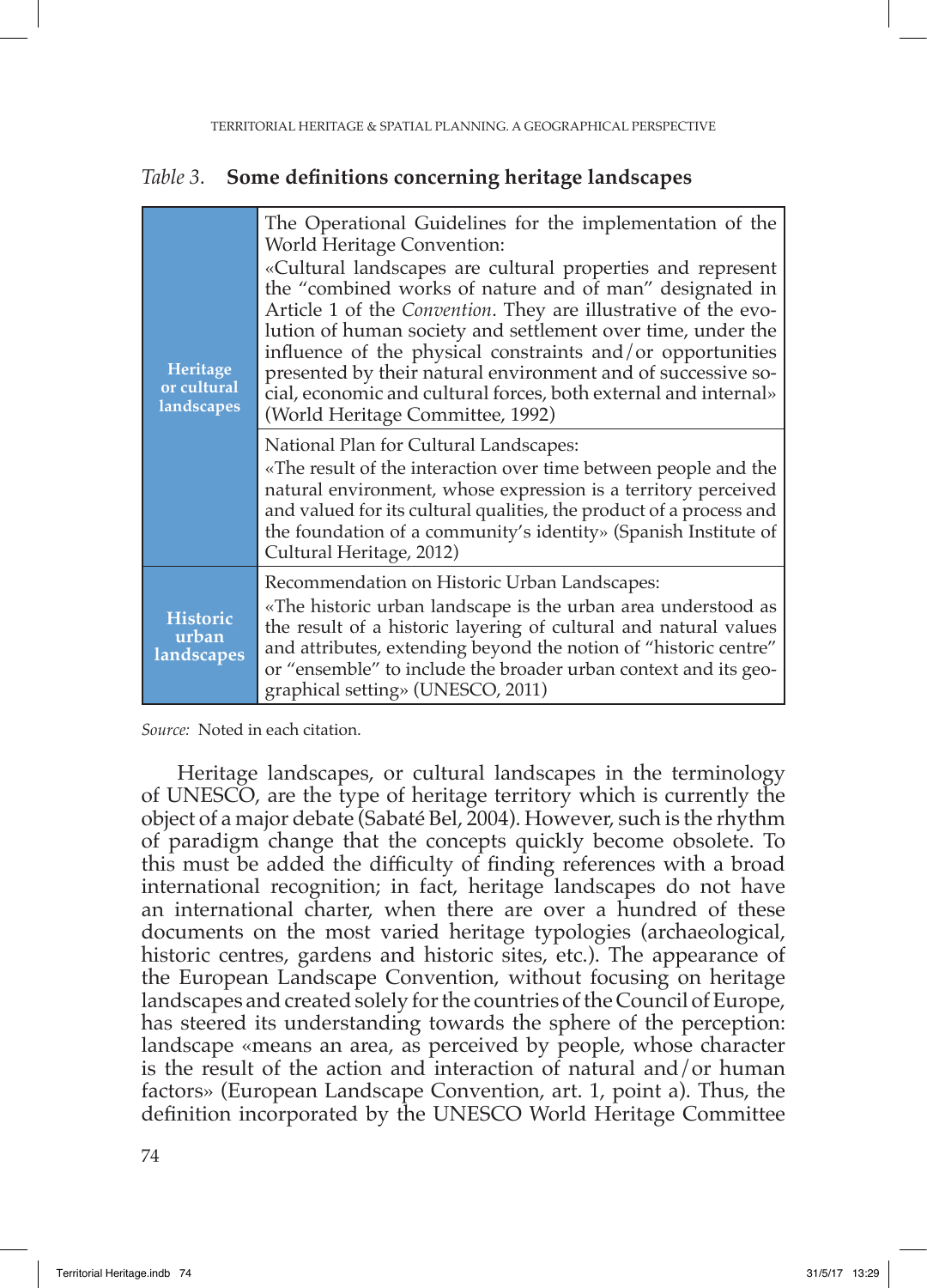has become outdated, among other questions because it establishes the existence of relict (or fossil) landscapes when they are physically anchored in the past; whilst, on taking social perception as a reference, if this evolves, as it always does, it means that today a landscape, even though it may not have been materially transformed, may be considered in a completely different light. For example, an abandoned industrial landscape could be qualified as a relict in the consideration of the UNESCO body; however, on the basis of how industrial heritage has gained in value, the perception that exists socially will be very different from that held fifty years ago. Consequently, we cannot speak of a landscape anchored in the past, since perceptions have updated their values. In this respect, such definitions as that of the Cultural Landscape Plan of the Spanish Cultural Heritage Institute are more interesting (see Table 3). In this definition, the inclusion of perception enhances a more up-to-date conceptualisation. In any case, the application of the contents of Table 2 allow us to establish a mechanism to characterise the cultural dimension of landscapes and, in particular, to identify what must be protected in them and what must be managed, together with the rest of the elements it is made up of, in order to maintain their values. This task is especially complex in a context where the landscapes mainly depend on the activities that have sustained their inhabitants and where the global socio-economic changes, to say nothing of the community commitments in the case of the EU, make it even harder to accept the international commitments as well as manage the changes without losing these values.

As for historic urban landscapes, it has been pointed out that this concept is still confused and not very mature. It was not originally conceived as a cultural landscape in the line mentioned above, although it does incorporate landscape aspects applied to urban environments beyond the historic centres and, in addition, has no coherent conceptualisation of the landscape as its base (in which case, it could also be said, for instance, of historical rural landscapes). The appearance of this concept has generated more expectations and desires than rigorous methods of analysis, however much the UNESCO's World Heritage Centre has been working in this field through the determination, among others, of Francesco Bandarin (2014). The debate arose in the Memorandum of Vienna (UNESCO, 2005), when faced with the necessity to respond to the growing need to clarify the incorporation of today's architecture in the historic centres. The result was a document, the UNESCO's Recommendation on Historic Urban Landscape (2011), which is a «proposal that has generated a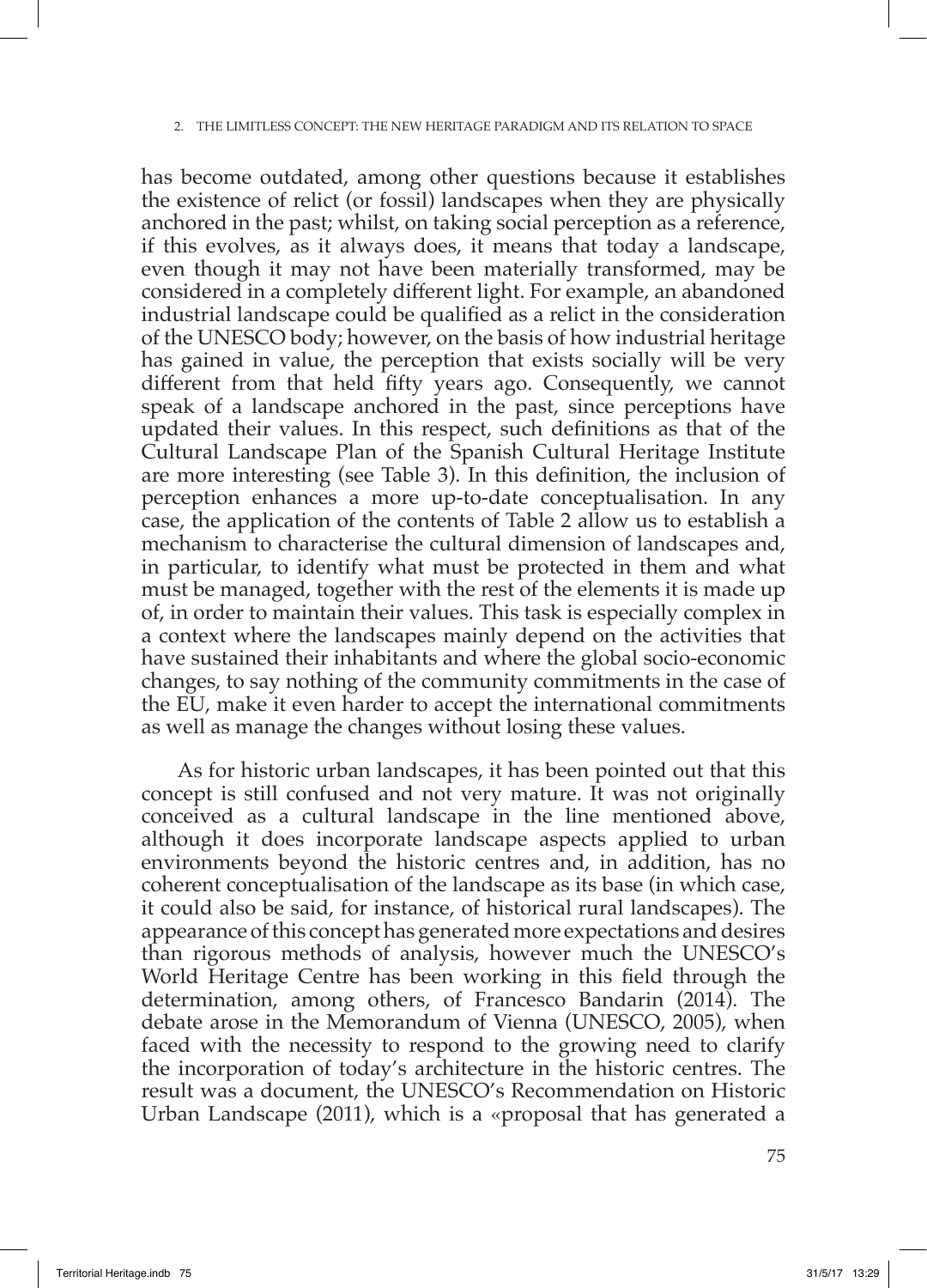notable polemic and which, in our opinion, hides not a few dangers» (Azkárate & Azpeitia, 2016: 219). In fact, on incorporating such a term as landscape, when in reality what is being referred to is an urban space that transcends the traditional historic centres, criticisms concerning a possible greater permissiveness and commercialisation of the historic cities must be added. As for positive aspects, it should be pointed out that it raises a historic consideration of the city beyond the historical structures. However, in spite of the attempts to apply a methodology in accordance with this proposal from the World Heritage Centre (Institute of Historic Heritage of Andalusia, undated), nowadays, more than of a concept, they speak of historic urban landscapes as a new way to focus heritage on the city, in the widest sense of the word, as a methodological and operational framework, but one without a reliable epistemological corpus.

#### **III. SOME FINAL CONSIDERATIONS**

Territory has to follow a long and tortuous path in the process to be considered a heritage asset. In this work, the proposal is to understand this process as having three phases: a first phase, in which the heritage is legitimised for itself and remains autistic with respect to its insertion within the territory; a second phase, in which the heritage value is transferred from the object to the subject and which coincides with the consideration of it in the territory in which it is situated, ultimately contributing to its development; and a third phase, in which the territory is no longer conceived as heritage in itself, forcing a new, complex paradigm difficult to understand.

The relation between heritage and territory is progressively becoming more intense, but not more systematic or clear for all that. The assumption of the importance of the space in which the cultural assets are inserted has been a constant since it was first glimpsed at the end of the 19<sup>th</sup> century. Yet even at the start of the 21<sup>st</sup> century, different or even contradictory paradigms remain, in both the legal and tutelage aspects and activation and management, and these paradigms take away some of the potential from heritage as a socio-economic and identity resource.

The understanding of heritage within the territory has become more settled over the  $20<sup>th</sup>$  century, and although the precedents proceed from the world of natural heritage, they only become customary in the second half of that century when, on the one hand, the protagonism of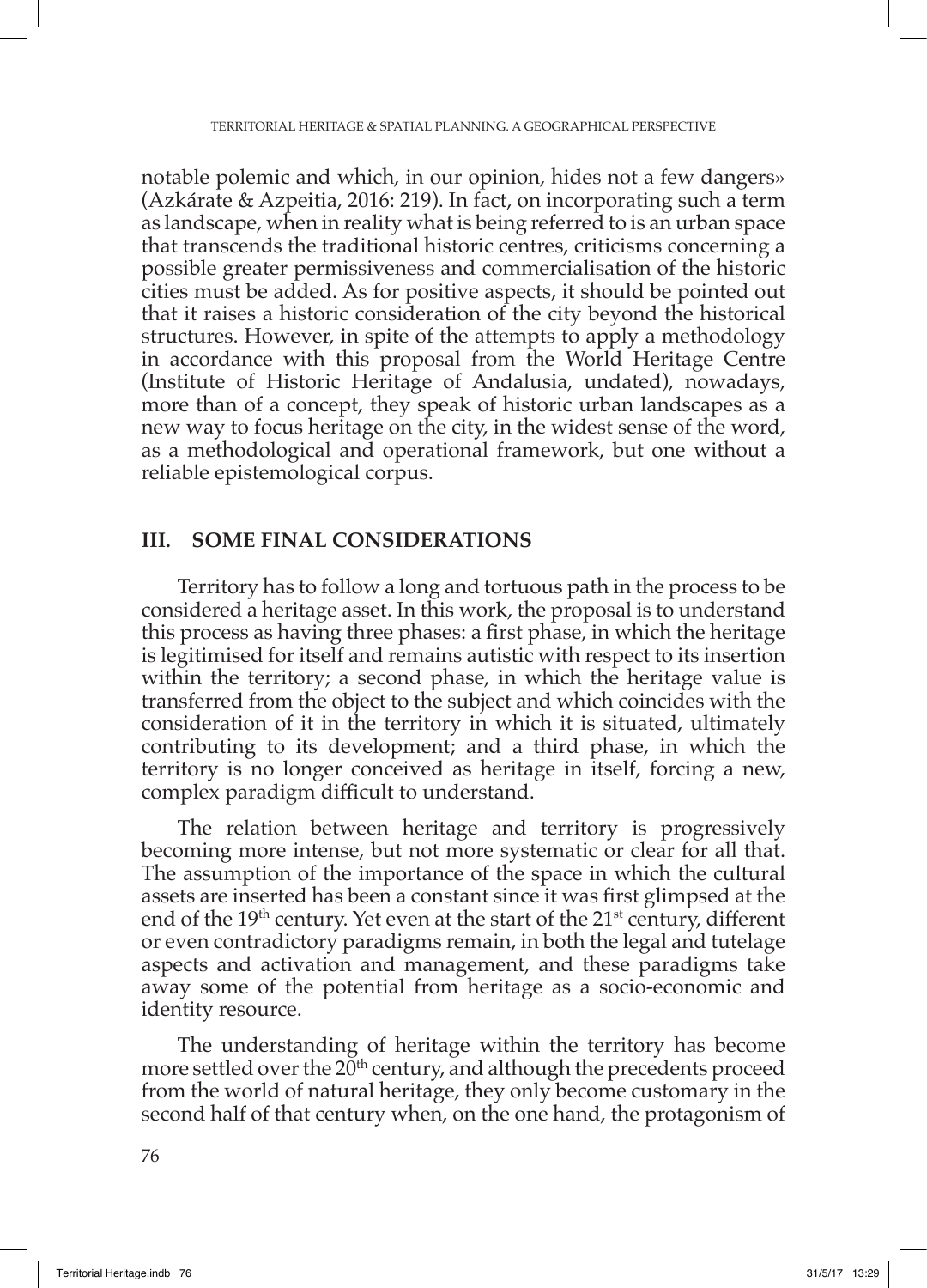heritage passes from the object to the subject and its purpose becomes not only an element of cultural reference but also a resource to define development models. From the end of the  $20<sup>th</sup>$  century, the territory becomes a heritage reference of itself, and not only as a container of heritage elements. This change, still in full debate and not assumed by the regulations concerning the legal recognition and tutelage of heritage, opens up a new paradigm in which time and space, as basic elements in heritage status processes, and territorial heritage vectors, which coexist with other elements that have no heritage value, offer a dynamic view, in perspective, of how human beings assign cultural values to space and how the latter, at the same time, develops into heritage territories, complete and complex units, whose heritage value, besides being more than the sum of the parts, expresses its character in its complexity and points to the keys to determining the environmental and socio-economic development strategies. To do so, it is necessary to take into account the fact that the social assignation of values to these territories is selective and subject to changes and new trends.

Heritage territories do not enjoy an easy transfer to the previous heritage paradigms, with which they inevitably have to coexist; so they need an argument that is unnecessary, or at least not in the same way as in other types of cultural assets. Today, the only concept that adapts to the presented considerations on heritage territory is heritage landscapes. This does not mean that in the future there will not be new ways to understand the territorial dimension of heritage, which will be added on to and overlap with, or even surpass, the current perspective on landscapes, which in turn is far from being monolithic and commonly accepted, given that heritage landscapes are also in the full heat of debate. In any case, the landscape allows us to bring together and to consider jointly the artificial division between natural and cultural heritage and to reorient the identification, protection and management policies of heritage in their territorial dimension, among other reasons, beyond the conceptual dimension, in order to avoid generating the confusion and rejection of the local bases; those that perceive these denominations (when not their own initiative) as an imposition from above that will have a difficult assimilation, especially when the environmental and cultural administrations of the same territory are often not able to coordinate adequately the management of their heritage resources.

The new paradigm of heritage thus points to the probability of this concept being limitless, and that it can thus assume continuous reinvention. However, this question should not be seen as a hindrance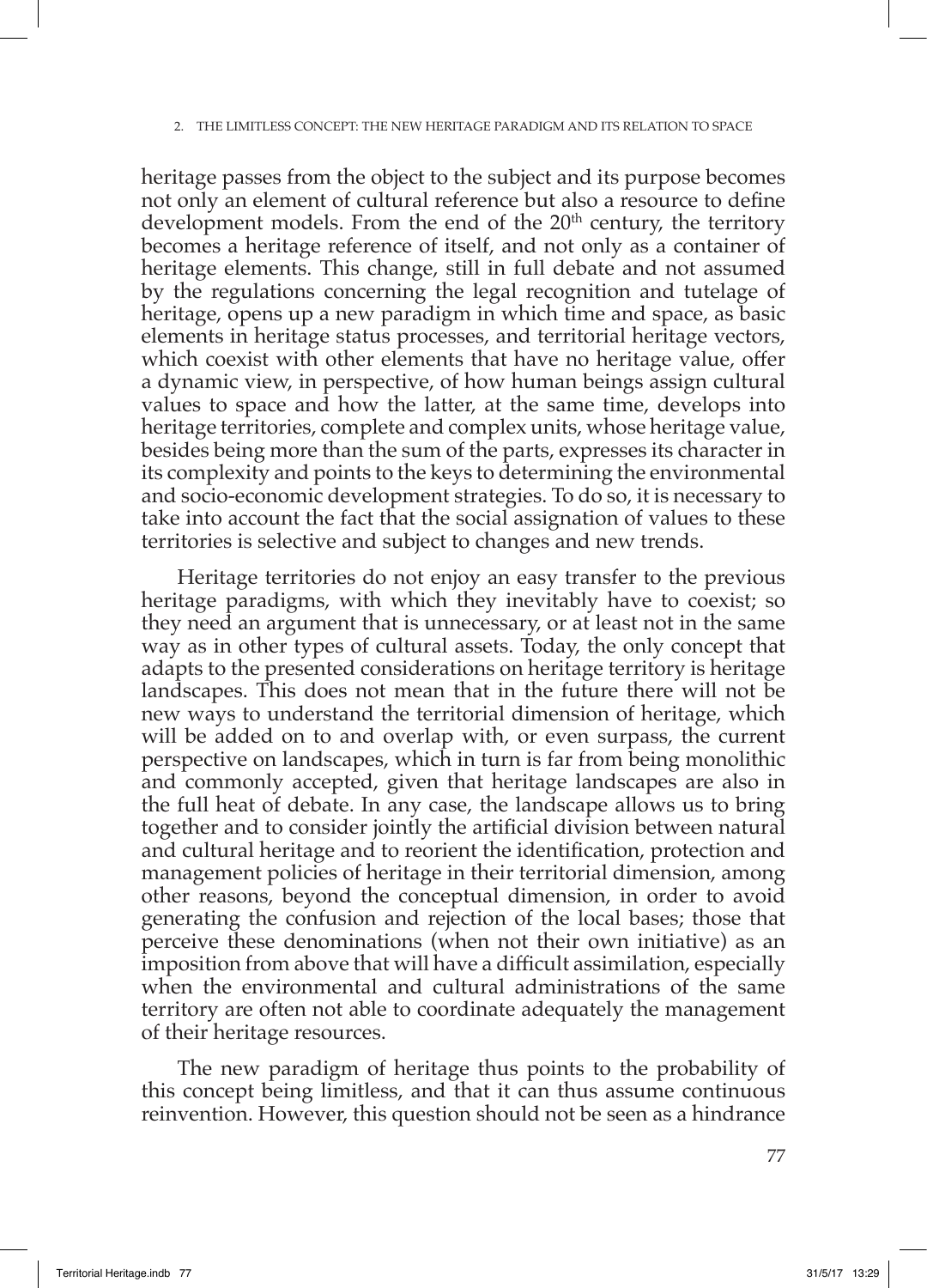to the recognition, tutelage and activation of heritage, but the opposite. In its changing and elusive character resides also its capacity to adapt to the new perceptions, which are the ones that assign the cultural values and social requirements, which may and should be complied with. As long as it is understood that heritage is a construct resulting from the inevitable human pattern of assigning values, or meta values, to the world in which we live, more criteria to be avoided will be obtained, not only their spurious manipulation, but also their degradation as a basic resource with which to better understand and defend ourselves in a globalised world, as well as to create reasons to raise our local selfesteem. Only in this way can we also understand that to set limits to the concept of heritage is to set limits to the human capacity to create symbols and to recreate identities; something which is, of course, completely unrealistic.

## **IV. BIBLIOGRAPHY AND DOCUMENTATION**

## REFERENCES

- Asociación para la Interpretación del patrimonio: *La AIP*, s.f. Recovered from *<http://www.interpretaciondelpatrimonio.com/la-aip>*
- Azkárate, A. & Azpeitia, A.: «Paisajes urbanos históricos. ¿Paradigma o subterfugio?», In Jurkovic, M. & Chavarría, A. (eds.): *Alla ricerca di un passato complesso. Contributi in onore di Gian Pietro Brogiolo per il suo settantesimo compleanno*. Zagreb-Motovun (Croacia): International Research Center for Late Antiquity and the Middle Ages, Motovun, University of Zagreb, 2016, pp. 219-238. Recovered from *[http://](http://www.catedraunesco.eu/wp-content/uploads/2016/07/Azkarate_GPB70_04-22.pdf) [www.catedraunesco.eu/wp-content/uploads/2016/07/Azkarate\\_GPB70\\_](http://www.catedraunesco.eu/wp-content/uploads/2016/07/Azkarate_GPB70_04-22.pdf) [04-22.pdf](http://www.catedraunesco.eu/wp-content/uploads/2016/07/Azkarate_GPB70_04-22.pdf)*
- Ballart, J.: *El patrimonio histórico arqueológico. Valor y uso*. Barcelona. Ariel, 2002.
- Barbero Franco, A. M. *La gestión del patrimonio histórico como instrumento para un desarrollo sostenible. Un caso práctico: el proyecto de desarrollo local «Os Ambientes do Ar»*. Salamanca, Universidad de Salamanca, 2011.
- BENITO DEL POZO, P.: «Patrimonio industrial y cultura del territorio». *Boletín de la A.G.E*., n.º 34, 2002, pp. 213-227. Recovered from *[https://](https://dialnet.unirioja.es/descarga/articulo/660076.pdf) [dialnet.unirioja.es/descarga/articulo/660076.pdf](https://dialnet.unirioja.es/descarga/articulo/660076.pdf)*
- Besse, J.-M.: «Le paysage entre le politique et le vernaculaire. Réflexions à partir de John Brinckerhoff Jackson», *Arches. Association Roumaine*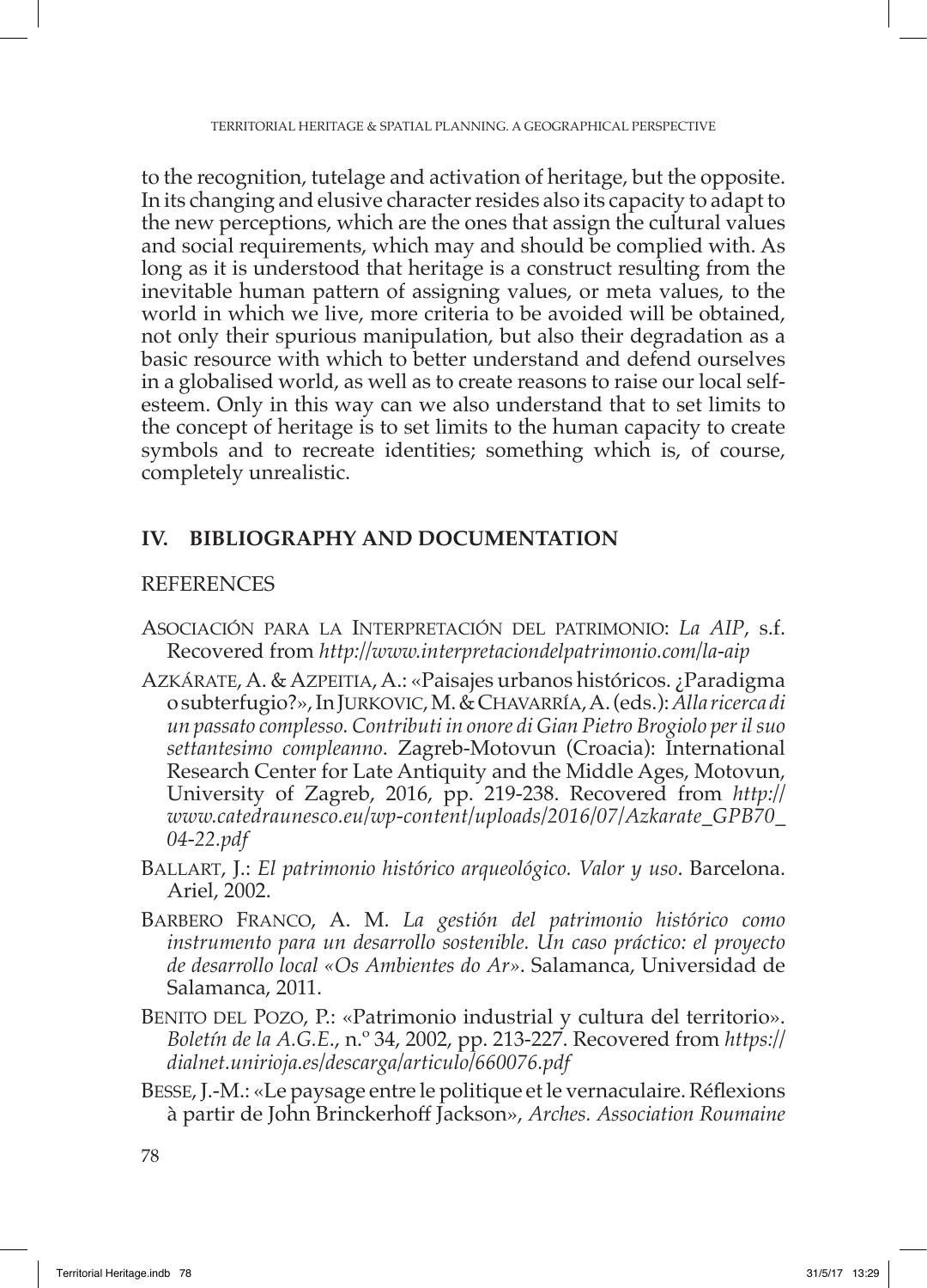2. The limitless concept: the new heritage paradigm and its relation to space

*des Chercheurs Francophones en Sciences Humaines*, n.º 3, 2003, pp. 9-27. Recovered from de *[https://hal.archives-ouvertes.fr/halshs-00113275/](https://hal.archives-ouvertes.fr/halshs-00113275/document) [document](https://hal.archives-ouvertes.fr/halshs-00113275/document)*

- BRUNDTLAND, G.H. & KHALID, M.: *Our commom future*. New York (U.S.A.): United Nations, 1987.
- Bandarin, F.: *El paisaje urbano histórico*. Madrid: Abada, 2014.
- Calderón Calderón, B. & García Cuesta, J.L.: «Patrimonio y territorio en España, fundamentos y estrategias para la gestión de la cultura territorial», In Manero Miguel, F. & García Cuesta, J.L. (eds.): *Patrimonio cultural y desarrollo territorial*, 2016. Cizur Menor: Thomson Reuters/Aranzadi, pp. 51-105.
- Cañizares, C.: «El patrimonio industrial. Un recurso del territorio y un componente del paisaje», In *Patrimonio industrial y Paisaje*. Gijón: TICCIH-España y CICEES, 2010, pp. 497-503.
- Cervellati, P.L. y Miliari, M. *I centri storici*. Florencia (Italia), Le Guide Guaraldi, 1977.
- Choay, F.: «Alegoría del patrimonio», *Cuatro Cuadernos. Escritos sobre Arquitectura y Patrimonio*, undated –original ed. of 1992–, online. Recovered from *[https://cuatrocuadernos.files.wordpress.com/2015/10/i-](https://cuatrocuadernos.files.wordpress.com/2015/10/i-07-alegorc3ada-del-patrimonio.pdf)[07-alegorc3ada-del-patrimonio.pdf](https://cuatrocuadernos.files.wordpress.com/2015/10/i-07-alegorc3ada-del-patrimonio.pdf)*.
- Ciardini, F. y Palini, P.: *Los centros históricos. Política urbanística y programas de actuación*. Barcelona, Gustavo Gili, 1978.
- Clark, K. y Drury, P. «Du monument au citoyen: Les fonctions du patrimoine culturel dans une Europe en évolution». *Fonctions du patrimoine culturel dans une Europe en changement*. Estrasburgo: Conseil de l'Europe, 2002, pp. 119-124.
- Crespo, C., Losada, F. y Martín, A.: *Patrimonio, políticas culturales y participación ciudadana*. Buenos Aires (Argentina), Antropofagia, 2007.
- Espeitx, E.: «Patrimonio alimentario y turismo. Una relación singular», *Pasos. Revista de Turismo y Patrimonio Cultural*, vol. 2 (2), 2004, 193- 213. Recovered from *[http://www.pasosonline.org/Publicados/2204/](http://www.pasosonline.org/Publicados/2204/PS040204.pdf) [PS040204.pdf](http://www.pasosonline.org/Publicados/2204/PS040204.pdf)*
- Fernández de Paz, E.: «De tesoro ilustrado a recurso turístico: el cambiante significado del patrimonio cultural», *Pasos. Revista de Turismo y Patrimonio Cultural*, vol. 4 (1), 2006, pp. 1-12. Recovered *http://www.pasosonline.org/Publicados/4106/PASOS07.pdf#page=12*
- Fernández Salinas, V.: «De dónde y hacia dónde. Perspectivas y premisas para el entendimiento de los itinerarios culturales», *Biblio*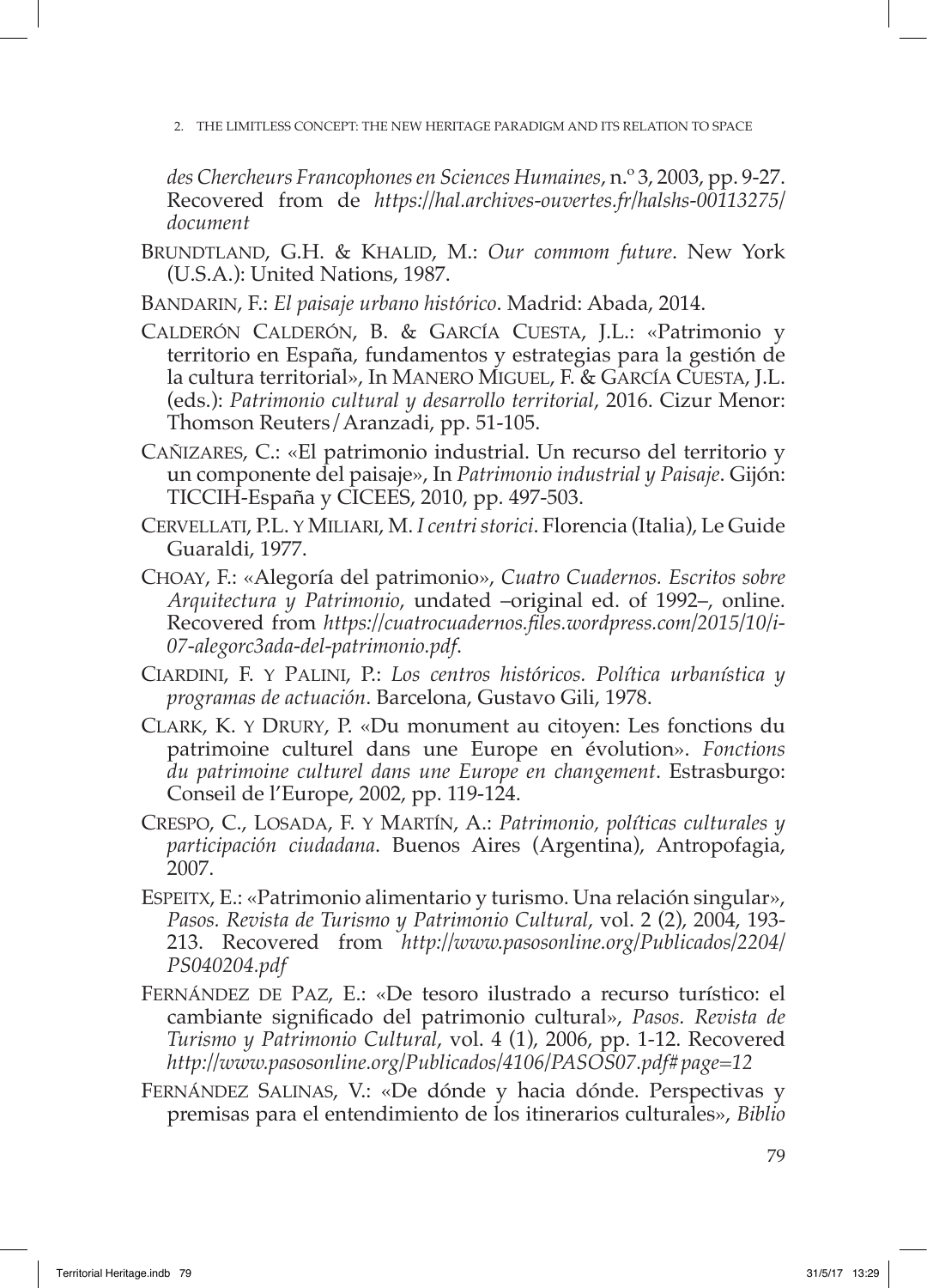*3W. Revista Bibliográfica de Geografía y Ciencias Sociales*, vol. XVIII (1.028), online, 2013. Recovered from *[http://www.ub.edu/geocrit/b3w-](http://www.ub.edu/geocrit/b3w-1028.htm)[1028.htm](http://www.ub.edu/geocrit/b3w-1028.htm)*

- Franchini, L.M.: *La nuova questione dei centri storici in Italia Una ricognizione: nella letteratura, nelle politiche urbanistiche, nei progetti*. Milán (Italia), Facoltà di Architettura e Società, 2010. Recovered from *[https://www.politesi.polimi.it/bitstream/10589/4081/1/2010\\_10\\_](https://www.politesi.polimi.it/bitstream/10589/4081/1/2010_10_Franchina.pdf) [Franchina.pdf](https://www.politesi.polimi.it/bitstream/10589/4081/1/2010_10_Franchina.pdf)*
- Gabardón de la Banda, J.F.: *La construcción del patrimonio monumental como bien de interés público en el seno de los derechos patrimoniales del Estado liberal y su proyección en el ordenamiento español*. Sevilla, Universidad de Sevilla (PhD thesis), 2012. Recovered from *[https://](https://dialnet.unirioja.es/servlet/tesis?codigo=54133) [dialnet.unirioja.es/servlet/tesis?codigo=54133](https://dialnet.unirioja.es/servlet/tesis?codigo=54133)*
- GÓMEZ MENDOZA, J.: «Paisajes y espacios naturales protegidos en España», *Boletín de la Institución Libre de Enseñanza*, n.º 34-35. 1999, pp. 131-152.
- González Varas-Ibáñez, I.: *Conservación de bienes culturales. Teoría, historia, principios y normas*. Madrid, Cátedra, 1999.
- Grubb, M.: *The Earth Summit agreements: a guide and assessment; an analysis of the Rio'92 UN Conference on Environment and Development*. London (United Kingdom): Earthscan, 1993.
- Instituto Andaluz del Patrimonio Histórico: *Guía del paisaje histórico de Sevilla. Resumen*. Seville: Instituto Andaluz del Patrimonio Histórico, s.f. Recovered from *[http://www.iaph.es/export/sites/default/](http://www.iaph.es/export/sites/default/galerias/patrimonio-cultural/documentos/gestion-informacion/guia_paisaje_historico_urbano_sevilla_resumen.pdf) [galerias/patrimonio-cultural/documentos/gestion-informacion/guia\\_](http://www.iaph.es/export/sites/default/galerias/patrimonio-cultural/documentos/gestion-informacion/guia_paisaje_historico_urbano_sevilla_resumen.pdf) [paisaje\\_historico\\_urbano\\_sevilla\\_resumen.pdf](http://www.iaph.es/export/sites/default/galerias/patrimonio-cultural/documentos/gestion-informacion/guia_paisaje_historico_urbano_sevilla_resumen.pdf)*
- Manero Miguel, F.: «De la protección selectiva a la recuperación de los espacios urbanos en situación crítica: las áreas de rehabilitación integrada en Castilla y León», *Polígonos*, n.º 19. 2009, pp. 95-118. Recovered from *[http://revistas.unileon.es/ojs/index.php/poligonos/](http://revistas.unileon.es/ojs/index.php/poligonos/article/view/74/56) [article/view/74/56](http://revistas.unileon.es/ojs/index.php/poligonos/article/view/74/56)*
- Manero Miguel, F. y García Cuesta, J.L.: «Cultura, patrimonio y territorio», In Manero Miguel, F. & García Cuesta, J.L. (coords.): *Patrimonio cultural y desarrollo territorial*, 2016. Cizur Menor: Thomson Reuters/Aranzadi, pp. 17-20.
- Marchán Fiz, S.: *Real-virtual en la estética y la teoría de las artes*. Barcelona: Paidós, 2005.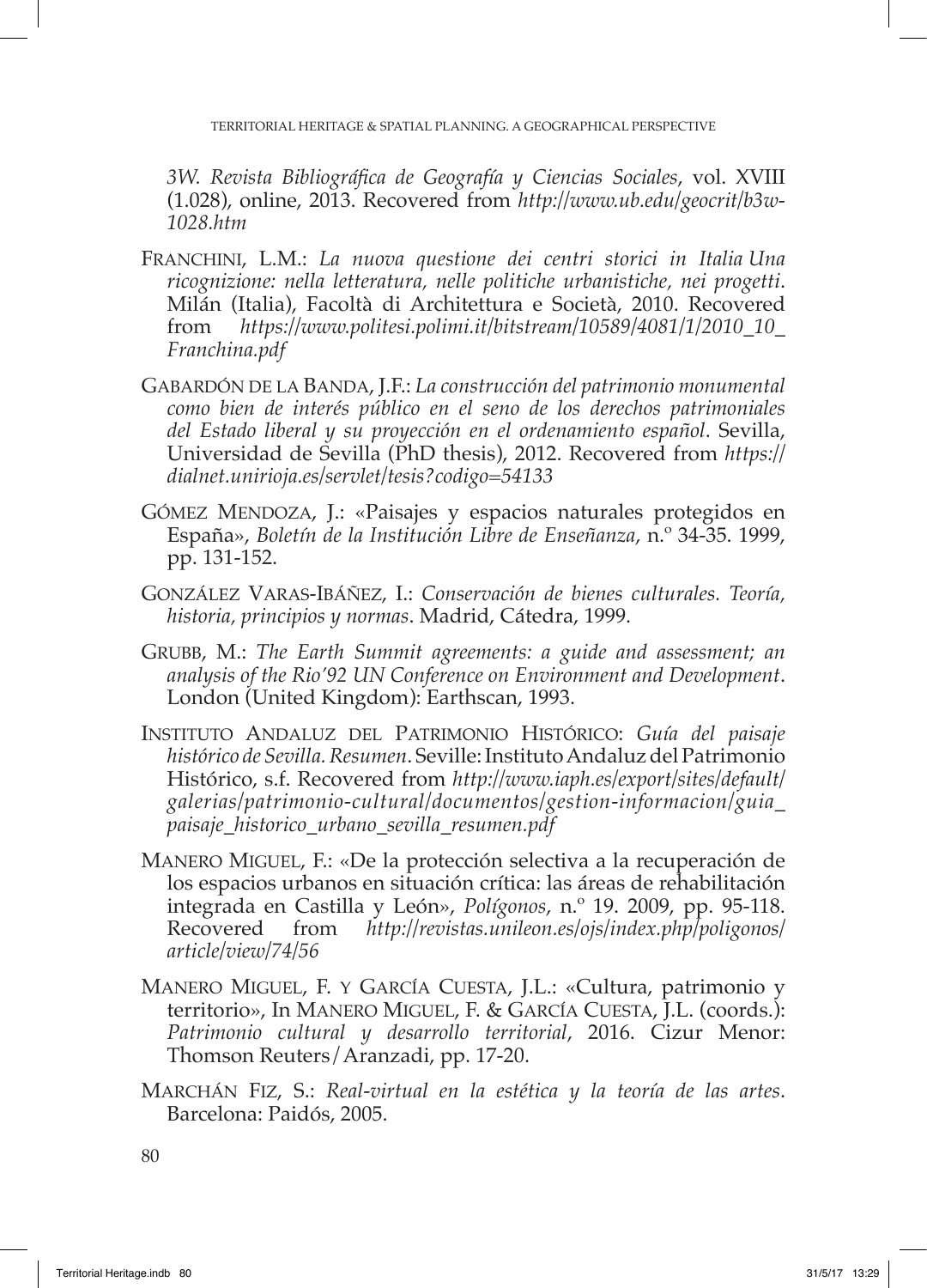2. The limitless concept: the new heritage paradigm and its relation to space

- Mata Olmo, R.: «El paisaje, patrimonio y recurso para el desarrollo territorial sostenible: Conocimiento y acción pública», *Arbor, Ciencia, Pensamiento y Cultura*, n.º 729. 2008, pp. 155-172.
- Miró, M.: «Museo abierto y territorio museo, nuevos conceptos para la interpretación territorial del patrimonio cultural», *Raining Stones. Interpretar el Patrimonio*, 2001. Recuperado de *[https://manelmiro.](https://manelmiro.com/2009/07/01/museo-abierto-y-territorio-museo-nuevos-conceptos-para-la-interpretacion-territorial-del-patrimonio-cultural/) [com/2009/07/01/museo-abierto-y-territorio-museo-nuevos-conceptos](https://manelmiro.com/2009/07/01/museo-abierto-y-territorio-museo-nuevos-conceptos-para-la-interpretacion-territorial-del-patrimonio-cultural/)[para-la-interpretacion-territorial-del-patrimonio-cultural/](https://manelmiro.com/2009/07/01/museo-abierto-y-territorio-museo-nuevos-conceptos-para-la-interpretacion-territorial-del-patrimonio-cultural/)*
- Mumford, L.: *La ciudad en la historia*. Buenos Aires, Infinito, 1966 (original ed. of 1961).
- Muriel, D.: «El modelo patrimonial. El patrimonio cultural como emergencia tardomoderna», *Pasos. Revista de Turismo y Patrimonio Cultural*, n.º 14 (1), 2016, pp. 181-192. Recovered from *[http://www.](http://www.pasosonline.org/articulos/download/file?fid=57.893) [pasosonline.org/articulos/download/file?fid=57.893](http://www.pasosonline.org/articulos/download/file?fid=57.893)*
- Noguera Giménez, J.F.: «La conservación del patrimonio arquitectónico. Debates heredados del siglo XX», *Ars Longa. Cuadernos de Arte*, n.º 11, 2008, pp. 107-123. Recovered from *[http://roderic.uv.es/bitstream/handle/10550/28204/107-123.](http://roderic.uv.es/bitstream/handle/10550/28204/107-123.pdf?sequence=1&isAllowed=y) [pdf?sequence=1&isAllowed=y](http://roderic.uv.es/bitstream/handle/10550/28204/107-123.pdf?sequence=1&isAllowed=y)*
- Ortega Valcárcel, J.: «El patrimonio territorial. El territorio como recurso cultural y económico», *Ciudades. Revista del Instituto Universitario de Urbanística de la Universidad de Valladolid*, n.º 4, 1998, pp. 33-48.
- PADRÓ WERNER, J.: «Territorio y gestión creativa del patrimonio cultural y natural», *Abaco. Revista de Cultura y Ciencias Sociales*, n.º 34. 2002, pp. 55-60.
- Parcs Naturels Régionaux de France: *Questions-rèponses sur les Parcs naturels régionaux*, París: Parcs Naturels Régionaus de France. Recovered from *[http://comebackgraphic.com/fb/pnr/](http://comebackgraphic.com/fb/pnr/questionsreponsesparcsnaturelsregionaux/) [questionsreponsesparcsnaturelsregionaux/](http://comebackgraphic.com/fb/pnr/questionsreponsesparcsnaturelsregionaux/)*
- Peñalba Llul, J.: «Evolución del concepto y de la significación social del patrimonio cultural», *Arte, Individuo y Sociedad*, n.º 17. 2005, pp. 175-204.
- Prats, L.: «La mercantilización del patrimonio. Entre la economía turística y las representaciones identitarias**»**, *PH Boletín del Instituto Andaluz del Patrimonio Histórico*, n.º 58. 2006, pp. 72-80.
- Prats, L.: «El patrimonio en tiempo de crisis», *Revista Andaluza de Antropología*, nº 2. 2012, pp. 68-85. Recovered from *[http://www.](http://www.revistaandaluzadeantropologia.org/uploads/raa/n2/lprats.pdf) [revistaandaluzadeantropologia.org/uploads/raa/n2/lprats.pdf](http://www.revistaandaluzadeantropologia.org/uploads/raa/n2/lprats.pdf)*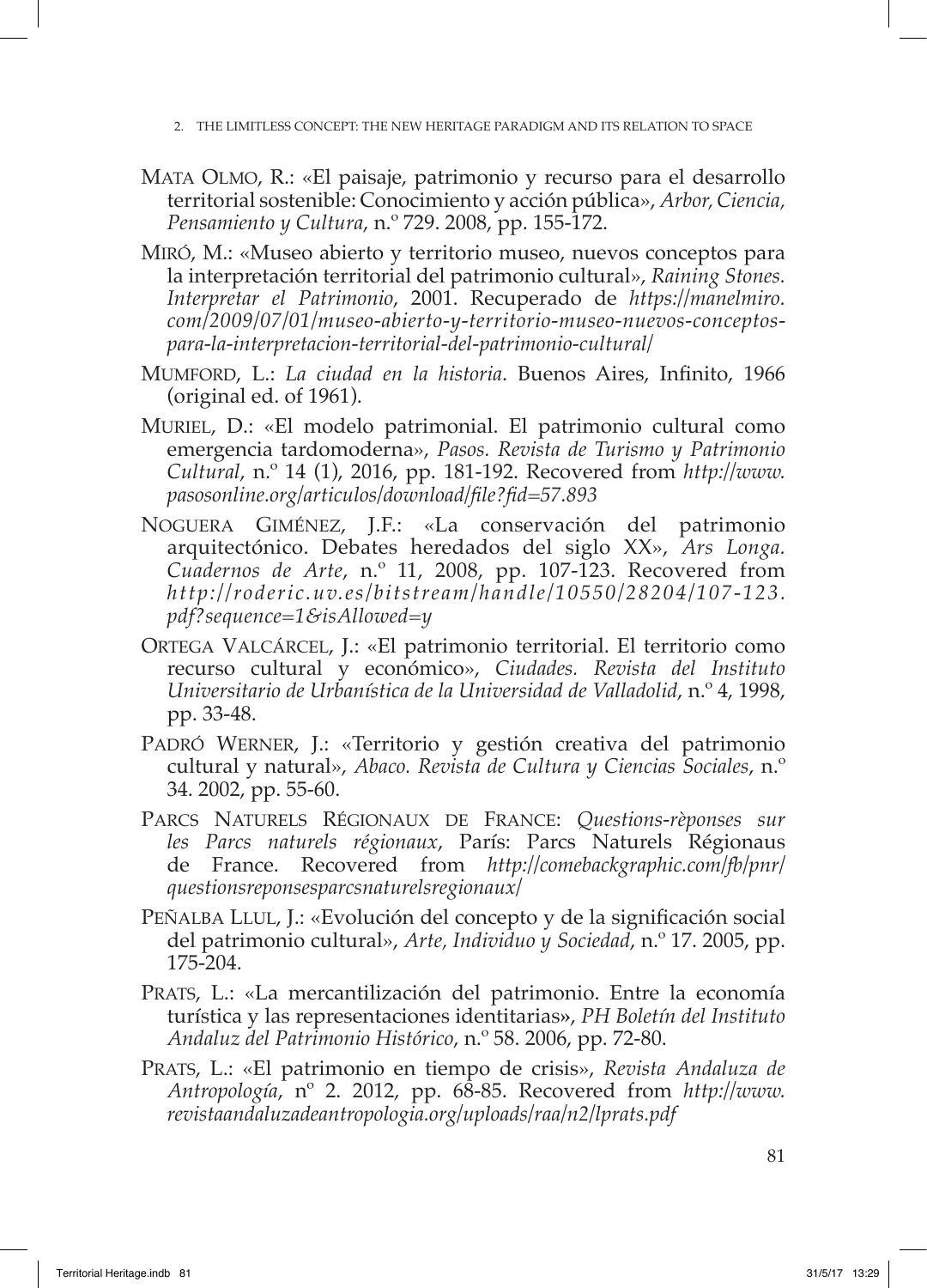- Pulido, J.I.: «Turismo de naturaleza y sostenibilidad», *A Distancia*, n.º 21 (1). 2003, pp. 32-46.
- Riegl, A.: *El culto moderno a los monumentos. Caracteres y origen*. Madrid, Visor, 1987, (original ed. of 1903).
- Riviere, G.H.: *La museología. Caracteres y origen*. Madrid, Akal, 1993.
- Roch Peña, F.: «El territorio como recurso», *Ciudades. Revista del Instituto Universitario de Urbanística de la Universidad de Valladolid*, n.º 4, 1998, pp. 73-94.
- Sabaté Bel, J.: «Paisajes culturales. El patrimonio como recurso básico para un nuevo modelo de desarrollo». *Urban,* n.º 9, 2004, pp. 8-29. Recovered from *[http://polired.upm.es/index.php/urban/article/](http://polired.upm.es/index.php/urban/article/view/380/380) [view/380/380](http://polired.upm.es/index.php/urban/article/view/380/380)*
- Silva Pérez, R. y Fernández Salinas, V.: «El nuevo paradigma del patrimonio y su consideración con los paisajes. Conceptos, métodos y prospectivas», *Documents d´Análisi Geogràfica*, n.º 63 (1), 2017 pp. 129-151. *<http://dx.doi.org/10.5565/rev/dag.344>*
- Silva Pérez, R.: «Landscape, heritage and territory. Some notes from the Spanish geographic perspective», In SPANISH COMMITTEE International Geographical Union (coord.): «*Crisis, gobalization and social and territorial imbalances in Spain». Spanish Contribution to 33re IGC Beijing 2016*. Madrid: Asociación de Geógrafos Españoles, Instituto Geográfico Nacional & Gobierno de España, 2016, pp. 54-62.
- Sitte, C.: *Construcción de ciudades según principios artísticos*. Barcelona: Canosa, 1921 (original ed. of 1889).
- Troitiño Vinuesa, M.A. & Trotiño Torralba, L.: «Patrimonio y turismo. Una complementariedad necesaria en un contexto de uso responsable del patrimonio y la cualificación de la visita», *Patrimonio Cultural de España*, n.º 3, 2010, pp. 89-107.
- Varine-Bohan, H.M.: «Le musée peut tuer ou… faire vivre», *Tecnique et Arquitecture*, n.º 326, 1979, pp. 82-83.
- Unesco: *Reservas de biosfera. La Estrategia de Sevilla y el Marco Estatutario de la Red Mundial*. París: Unesco, 1996. Recovered from *[http://unesdoc.](http://unesdoc.unesco.org/images/0010/001038/103849sb.pdf) [unesco.org/images/0010/001038/103849sb.pdf](http://unesdoc.unesco.org/images/0010/001038/103849sb.pdf)*
- Velasco González, M.: «Gestión turística del patrimonio cultural. Enfoques para un desarrollo sostenible del turismo cultural», *Cuadernos de Turismo*, n.º 4, 2009, pp. 237-253. Recovered from *[http://](http://revistas.um.es/turismo/article/view/70121) [revistas.um.es/turismo/article/view/70121](http://revistas.um.es/turismo/article/view/70121)*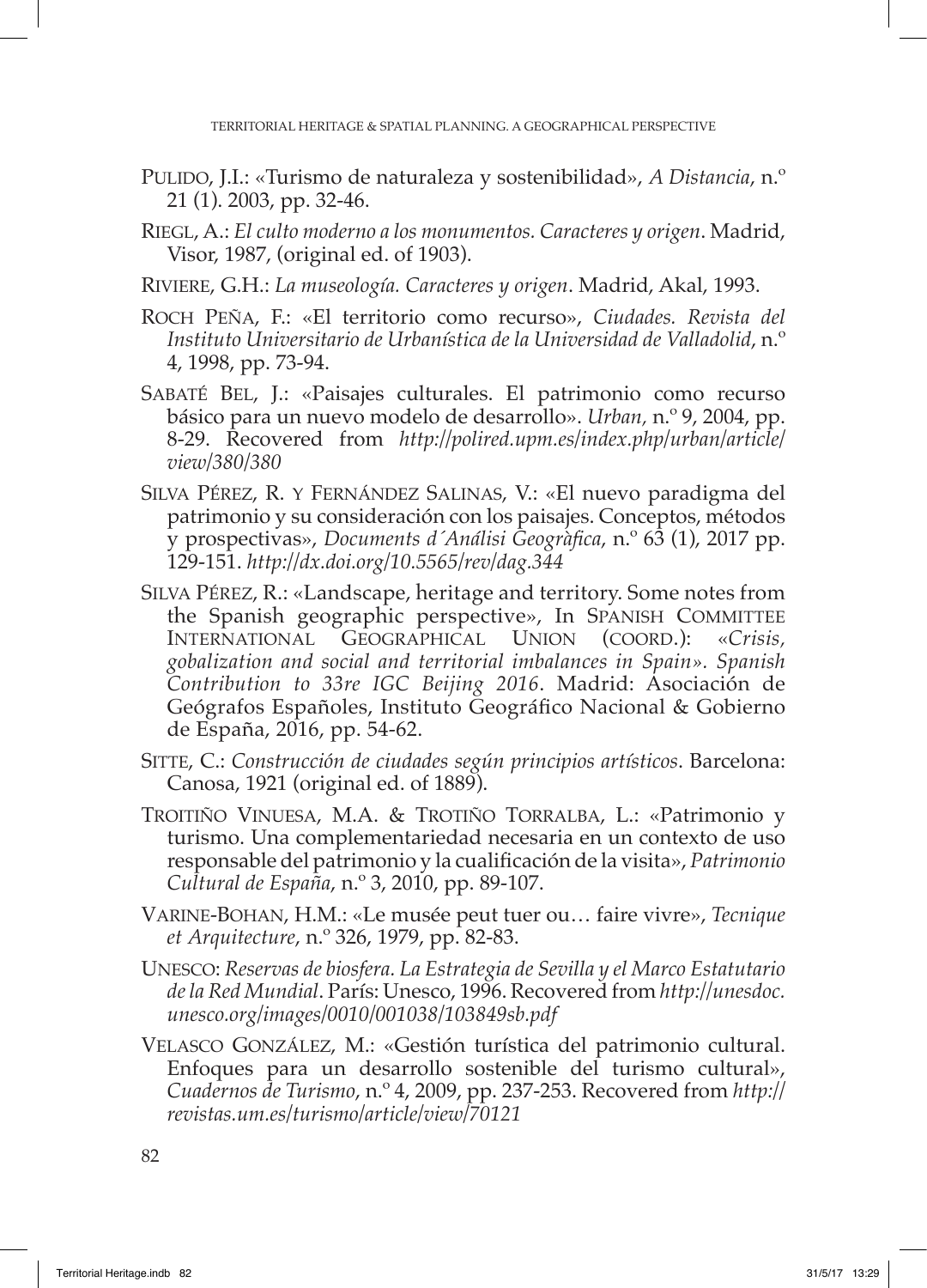- 2. The limitless concept: the new heritage paradigm and its relation to space
- WINTER, T.: «Heritage tourism: the dawn of a new era?», In LAVADI, S. y Long, C. (eds.): *Heritage and Globalisation*, 2010. Londres: Taylor & Francis, pp. 117-129.

## **DOCUMENTS**

- COMITÉ DEL PATRIMONIO MUNDIAL: Guía Operativa para la Implementación de la Convención del Patrimonio Mundial, 1992. Recovered from *http://whc.unesco.org/archive/opguide05-es.pdf*
- Consejo de Europa: Convenio Europeo del Paisaje, Florencia, Consejo de Europa, 2000. Recovered from *https://rm.coe.int/CoERMPublicCommonSearchServices/ DisplayDCTMContent?documentId=09000016802f3fbd*
- Icomos: Carta Internacional para la Conservación de Ciudades Históricas y Áreas Urbanas Históricas (Carta de Washington 1987).<br>Recovered from *https://www.icomos.org/images/DOCUMENTS/* Recovered from *[https://www.icomos.org/images/DOCUMENTS/](https://www.icomos.org/images/DOCUMENTS/Charters/towns_sp.pdf) [Charters/towns\\_sp.pdf](https://www.icomos.org/images/DOCUMENTS/Charters/towns_sp.pdf)*
- Icomos: Carta de Itinerarios Culturales, 2008. Recovered from *[http://](http://www.icomos.org/charters/culturalroutes_sp.pdf) [www.icomos.org/charters/culturalroutes\\_sp.pdf](http://www.icomos.org/charters/culturalroutes_sp.pdf)*
- Icomos: Principios de La Valeta para la salvaguardia y gestión de las poblaciones y áreas urbanas históricas, 2011. Recovered from *[http://www.culturanorte.pt/fotos/editor2/2011-principios\\_de\\_la\\_valette\\_](http://www.culturanorte.pt/fotos/editor2/2011-principios_de_la_valette_para_a_salvaguarda_e_gestao_de_cidades_e_conjuntos_urbanos_historicos-icomos.pdf) [para\\_a\\_salvaguarda\\_e\\_gestao\\_de\\_cidades\\_e\\_conjuntos\\_urbanos\\_](http://www.culturanorte.pt/fotos/editor2/2011-principios_de_la_valette_para_a_salvaguarda_e_gestao_de_cidades_e_conjuntos_urbanos_historicos-icomos.pdf) [historicos-icomos.pdf](http://www.culturanorte.pt/fotos/editor2/2011-principios_de_la_valette_para_a_salvaguarda_e_gestao_de_cidades_e_conjuntos_urbanos_historicos-icomos.pdf)*
- Instituto Español del Patrimonio Cultural: Plan Nacional de Paisaje Cultural, 2012. Recovered from *[http://ipce.mcu.es/pdfs/PLAN\\_](http://ipce.mcu.es/pdfs/PLAN_NACIONAL_PAISAJE_CULTURAL.pdf) [NACIONAL\\_PAISAJE\\_CULTURAL.pdf](http://ipce.mcu.es/pdfs/PLAN_NACIONAL_PAISAJE_CULTURAL.pdf)*
- Primera Conferencia Internacional de Arquitectos y Técnicos DE MONUMENTOS HISTÓRICOS: Carta de Atenas para la Restauracion de Monumentos Historicos, 1931. Recovered from *http://ipce.mcu.es/ pdfs/1931\_Carta\_Atenas.pdf*
- Unesco: Memorándum de Viena sobre el Patrimonio Mundial y la Arquitectura Contemporánea. Gestión del Paisaje Histórico Urbano, 2005. Recovered from *[http://conservacion.inah.gob.mx/normativa/wp](http://conservacion.inah.gob.mx/normativa/wp-content/uploads/Documento34.pdf)[content/uploads/Documento34.pdf](http://conservacion.inah.gob.mx/normativa/wp-content/uploads/Documento34.pdf)*
- Unesco: Recomendación sobre el Paisaje Urbano Histórico, 2011. Recovered from *[http://portal.unesco.org/es/ev.php-URL\\_](http://portal.unesco.org/es/ev.php-URL_ID=48857&URL_DO=DO_TOPIC&URL_SECTION=201.html) [ID=48857&URL\\_DO=DO\\_TOPIC&URL\\_SECTION=201.html](http://portal.unesco.org/es/ev.php-URL_ID=48857&URL_DO=DO_TOPIC&URL_SECTION=201.html)*